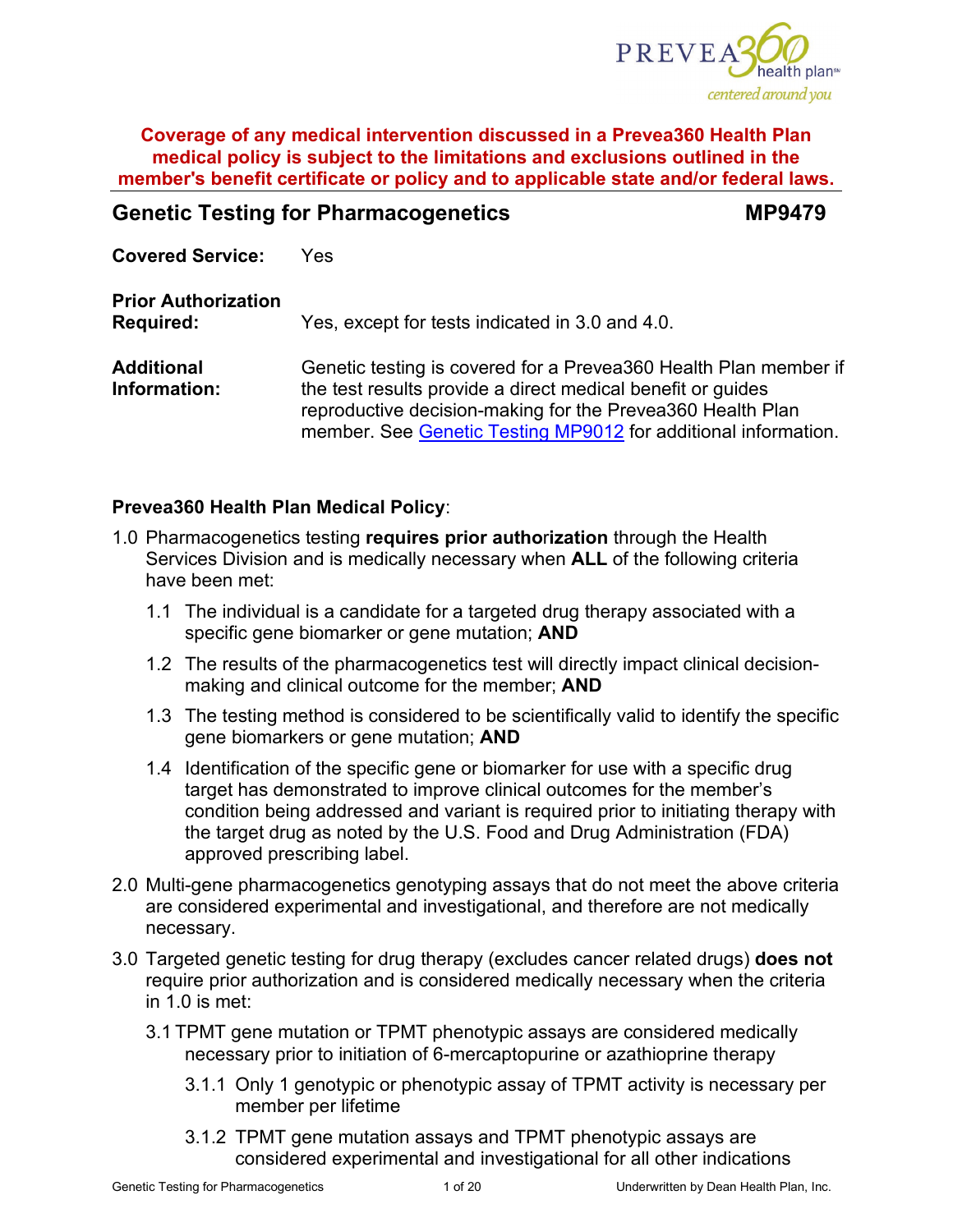

because their effectiveness for indications

- 3.2 HLA-B\*5701 for persons who are infected with HIV-1 before starting treatment with ZIAGEN (abacavir)
- 3.3 Genotyping for HLA-B\*1502 for persons with Asian ancestry before starting treatment with TEGRETOL (carbamazepine) or DILANTIN (phenytoin)
- 3.4 Genotyping for HLA-B\*58:01 in Asian persons prior to starting allopurinol therapy
- 3.5 CFTR Cystic Fibrosis mutation test:G551D, G1244E, G1349D, G178R, G551S, R117H, S1255P, S549N, or S549R mutation gene testing for persons with cystic fibrosis who are being considered for treatment with KALYDECO (ivacaftor)
- 3.6 CFTR gene test to detect F508del mutation for persons with cystic fibrosis being considered for treatment with ORKAMBI (ivacaftor/lumacaftor)
- 3.7 GALA/GLA variant gene testing for person with Fabry disease who are being considered for treatment with GALAFOLD (migalastat) or FABRAZYME (agalsidase beta)
- 3.8 PCK9 Inhibitors gene testing for LDLR, ApoB, PCSK9 for person with heterozygous familial hypercholesterolemia prior to starting PCSK9 Inhibitors REPATHA (evolocumab) and PRALUENT (alirocumab)
- 3.9 G6PD gene testing prior to starting therapy with ELITEK (rasburicase)
- 3.10PHEX gene testing for person with X-Linked Hypophosphatemia (XLH) prior to starting therapy with CRYSVITA (burosumab)
- 3.11 IDUA gene testing for person suspected of having mucopolysaccharidosis 1 (MPS1) prior to starting therapy with ALDURAZYME (laronidase)
- 3.12 IDS gene testing for person suspected of having mucopolysaccharidosis II prior to starting therapy with ELAPRASE (idursulfase)
- 3.13ARSB gene testing for person with mucopolysaccharidosis VI prior to starting therapy with NAGLAZYME (galsulfase)
- 3.14GALNS gene testing for person with mucopolysacchardosis IV type A prior to starting therapy with VIMIZIM (elosulfase)
- 3.15SMN1 gene testing for person with spinal muscular atrophy prior to starting EVRYSDI (risdiplam)
- 3.16FECH gene testing for person with Erythropoientic Protoporphyria prior to starting SCENESSE (afamelanotide)
- 3.17SMN1 and SMN2 gene testing for person with SMA prior to starting SPRINRAZA (nusinersen)
- 3.18TTR gene testing for person with peripheral nerve disease caused by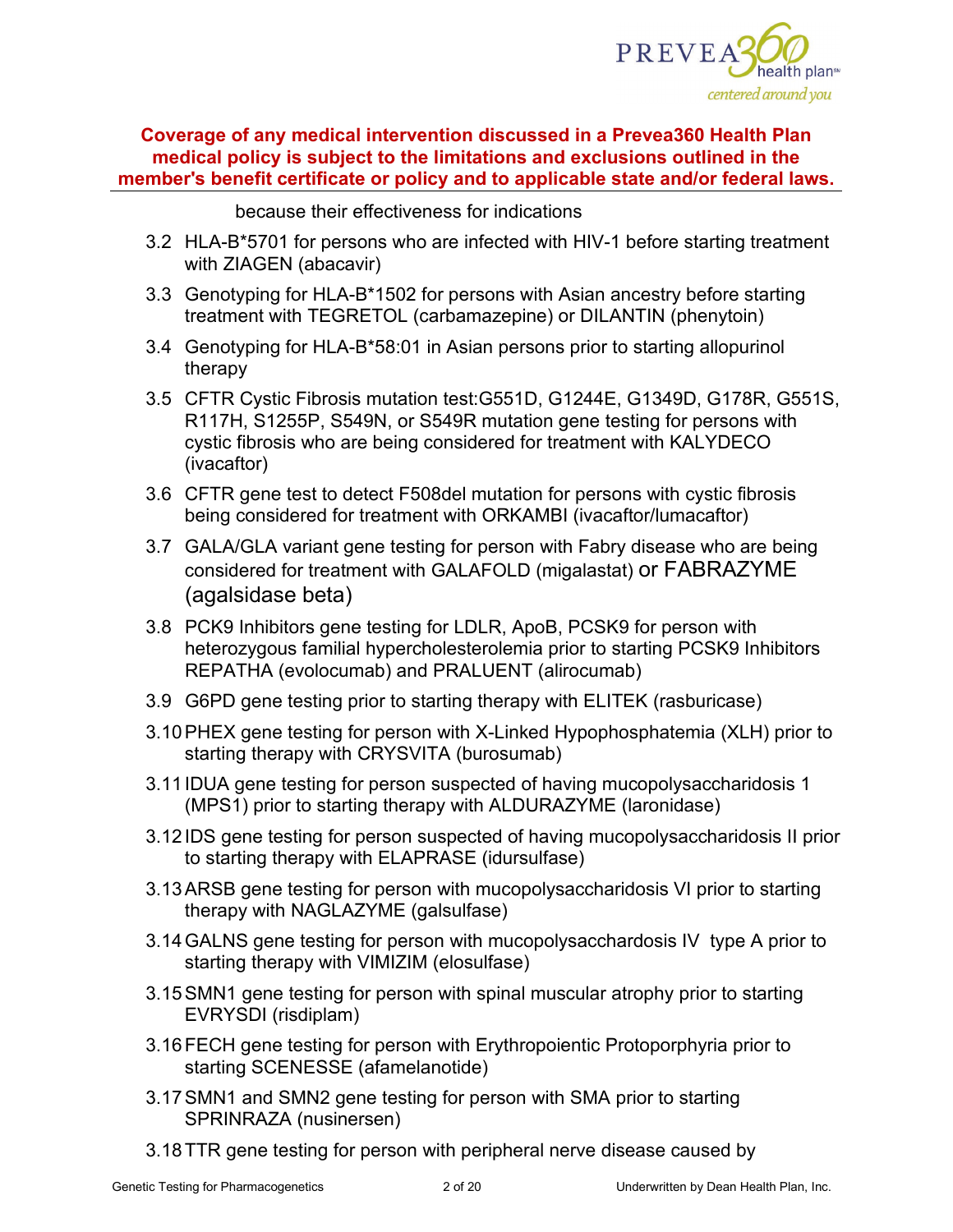

hereditary transthyretin-mediated amyloidosis prior to starting ONPATTRO (patisiran)

- 3.19GAA gene testing for person with Pompe Disease prior to starting LUMIZYME (alglucodase alfa)
- 3.20 LDLR, ApoB, PCSK9, LDLRAP1 gene testing prior to starting EVKEEZA (evinacumab) for homozygous familial hypercholesteremia
- 3.21AGXT gene testing prior to starting OXLUMO (lumasiran) for treatment of Primary Hyperoxaluria Type 1
- 3.22 Molybdenum cofactor synthesis gene 1 (MOSC1) testing prior to starting NULIBRY (fosdenopterin) for treatment of molybdenum cofactor deficiency
- 4.0 The following discrete targeted genetic tests for drug therapy (cancer related drugs) **do not** require prior authorization and are considered medically necessary when the criteria in 1.0 is met (not an all-inclusive list):
	- 4.1 Anaplastic lymphoma kinase (ALK) fusion gene (e.g. the Vysis ALK Break Apart FISH Probe Kit; Ventana ALK (D5F3) CDx Assay)) for persons who are considering XALKORI (crizotinib), ALECENSA (alectinib) or ZYKADIA (ceritinib) for the treatment of non-small cell lung cancer (NSCLC)
	- 4.2 BRAF gene (V600E or V00K) in persons with unresectable or metastatic melanoma who are being considered for treatment with ZELBORAF (vemurafenib), TAFINLAR (dabrafenib), COTELLIC (cobimetinib) or BRAFTOVI (encorafenib)
	- 4.3 EGFR T790 mutation (e.g. cobas EGFR Mutation Test v2) testing for persons with non-small cell lung cancer being considered for treatment with TAGRISSO (osimertinib)
	- 4.4 EGFR exon 19 deletions or exon 21 (L858R) substitution mutations (e.g. cobas EGFR Mutation Test, Therascreen EGFR RGQ PCR Kit) testing for persons with non-small cell lung cancer being considered for treatment with erlotinib or GILOTRIF (afatinib)
	- 4.5 PD-L1 expression (e.g. PD-L1 IHC 22C3 pharmDx) testing for persons with non-small cell lung cancer, cervical cancer (recurrent or metastatic), gastric or gastroesophageal junction cancer, squamous cell, unresectable or recurrent head and neck cancer, triple-negative breast cancer locally recurrent unresectable or metastatic and metastatic squamous cell carcinoma of the esophagus being considered for treatment with KEYTRUDA (pembrolilzumab)
	- 4.6 PD-L1 expression (e.g. Ventana PD-L1 (SP263) Assay) testing for persons with urothelial carcinoma or non-small cell lung cancer who are being considered for treatment with IMFINZI (durvalumab)
	- 4.7 PD-L1 expression (e.g. Ventana PD-L1 (SP142) Assay) for persons with triplenegative breast carcinoma, non-small cell lung cancer, metastatic non-small cell lung cancer and urothelial carcinoma who are being considered for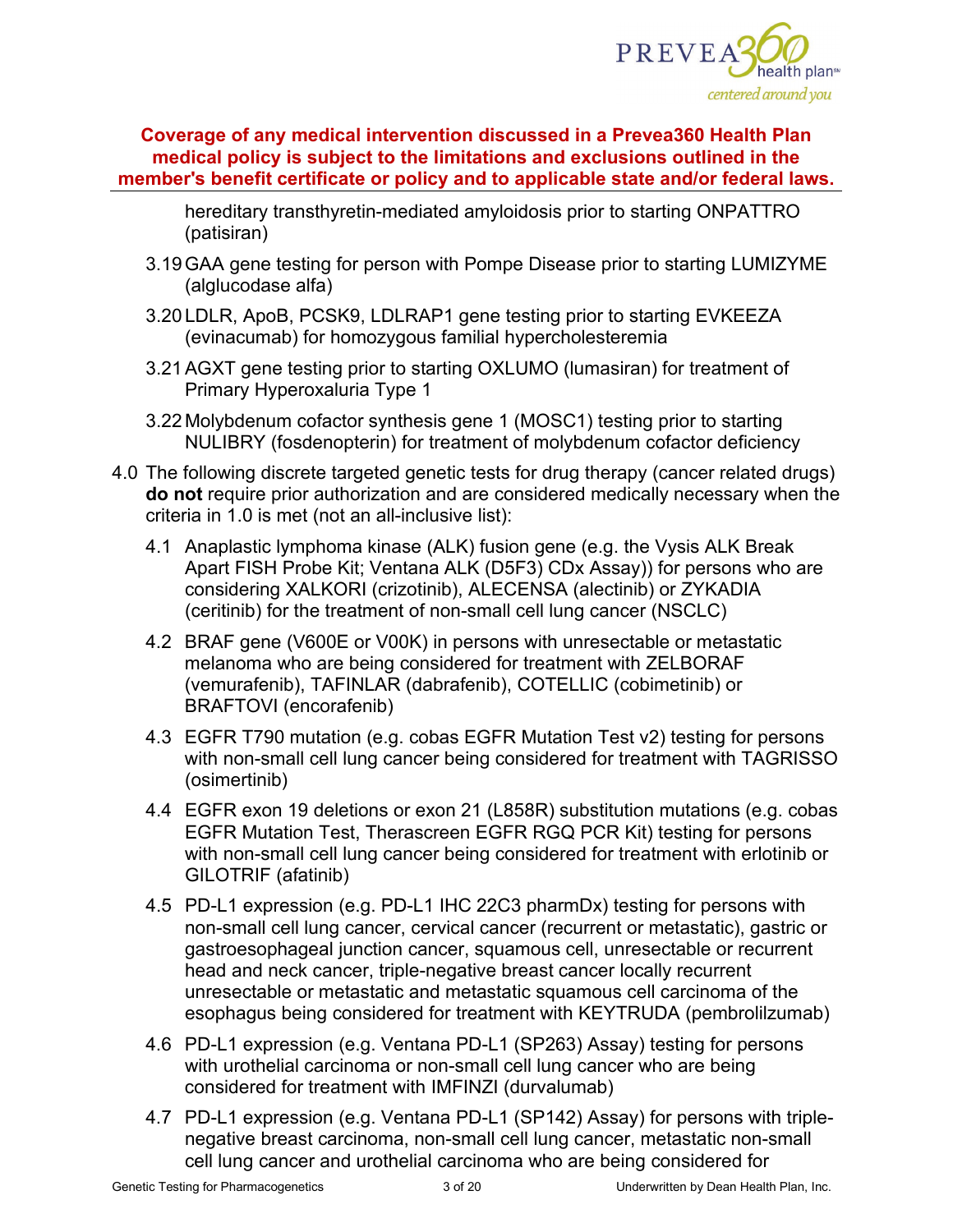

treatment with TECENTRIQ (atezolizumab)

- 4.8 Platelet-derived growth factor receptor-beta (PDGFRß) gene rearrangements (e.g. PDGFRB FISH) testing for persons with chronic myelomonocytic leukemia and myelodysplastic syndrome/myeloproliferative disease being considered for treatment with GLEEVEC (imatinib mesylate)
- 4.9 c-KIT testing medically necessary for persons with gastrointestinal stromal tumors (e.g. Dako EGFR pharmDx Kit) or aggressive systemic mastocytosis (KIT D816V Mutation Detection by PCR) being considered for treatment with GLEEVAC (imatinib mesylate)
- 4.10 del(17p)/TP53 mutation (e.g. Vysis CLL FISH Probe Kit) medically necessary for persons with chronic lymphocytic leukemia/small lymphocytic lymphoma being considered for treatment with VENCLEXTA (venetoclax)
- 4.11BCR/ABL mutations (e.g. MRDx BCR-ABL Test) medically necessary for persons with chronic myeloid leukemia being considered for treatment with TASIGNA (nilotinib)
- 4.12FTL3 mutation assay (e.g. LeukoStrat CDx FLT Mutation Assay) testing for persons with acute myeloid leukemia (AML) being considered for treatment with RYDAPT (midostaurin) or XOSPATA (gilternib)
- 4.13Extended RAS Panel (Illumina, San Diego, CA) testing for persons with metastatic colorectal cancer being considered for VECTIBIX (panitumumab)
	- 4.13.1In persons with recurrent or metastatic non-small cell lung cancer who are being considered for treatment with TAFINLAR (dabrafenib), KEYTRUDA (pembrolizumab), or ZELBORAF (vemurafenib)
	- 4.13.2Persons with thyroid carcinoma who are being considered for treatment with TAFINLAR (dabrafenib) or ZELBORAF (vemurafenib)
- 4.14 Measurement of microsatellite instability and mismatch repair medically necessary for persons with unresectable or metastatic solid tumors being considered for treatment with KEYTRUDA (pembrolizumab)
- 4.15BRAF and NRAS mutations (e.g. cobas KRAS Mutation Test; Therascreen KRAS RGQ PCR Kit, Dako EGFR pharmDx Kit) for persons with colorectal cancer being considered for treatment with ERBITUX (cetuximab) or VECTIBIX (panitumumab)
- 4.16Praxis Extended RAS Panel medically necessary for persons with colorectal cancer who do not have mutations in RAS gene and NRAS who are being considered for treatment with ERBITUX (cetuximab) or VECTIBIX (panitumumab)
- 4.17BRCA testing (e.g. BRACAnalysis CDx) for women with advanced epithelial ovarian cancer, fallopian tube or primary peritoneal cancer who have been treated with three or more lines of chemotherapy and are being considered for LYNPARZA (olaparib), and for women with advanced epithelial ovarian cancer,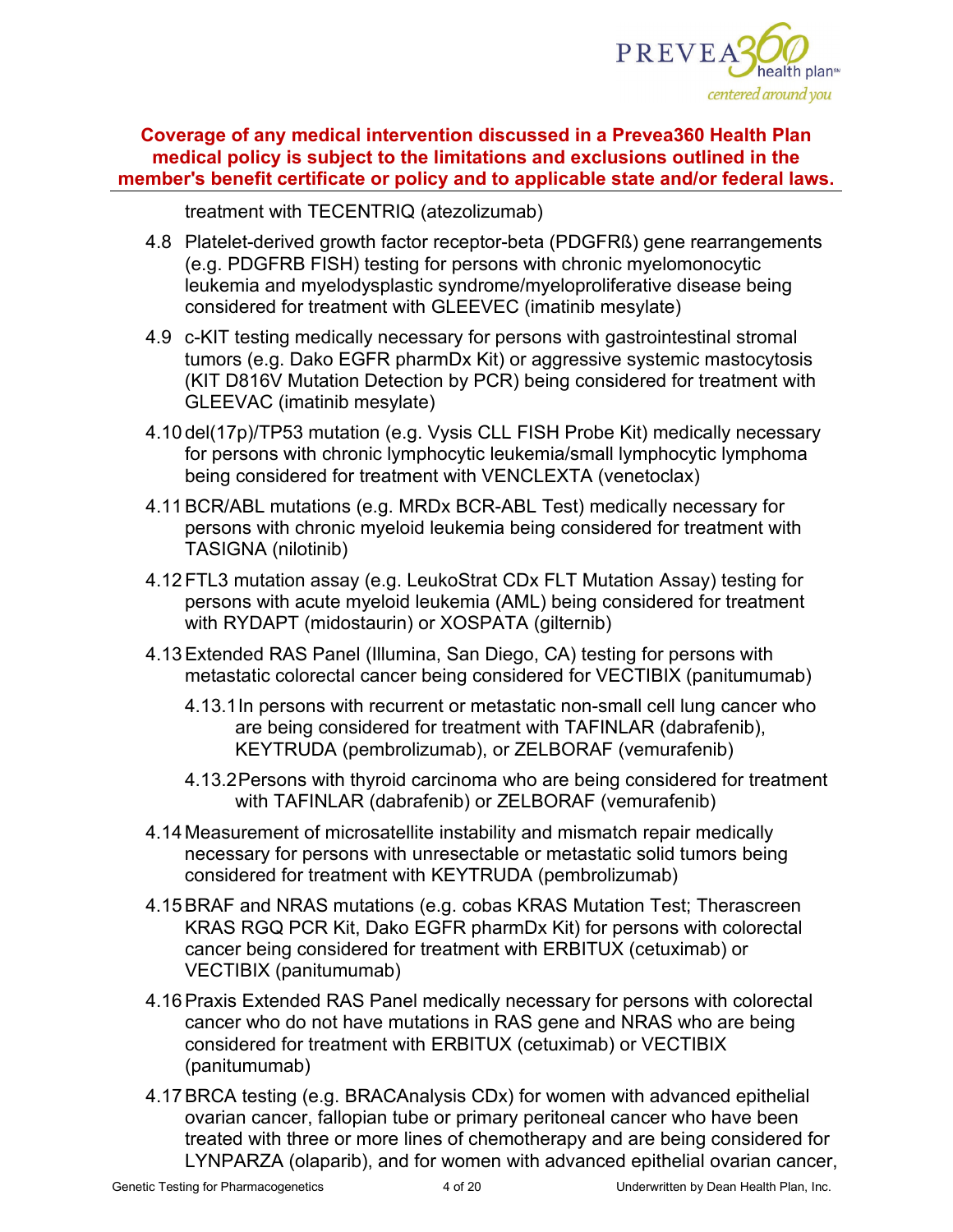

fallopian tube or primary peritoneal cancer who are in complete or partial response to first-line platinum based chemotherapy and are being considered for maintenance treatment with LYNPARZA (olaparib)

- 4.18BRCA testing (e.g. BRACAnalysis CDx) for women with metastatic, human epidermal growth factor receptor 2 (HER2)-negative breast cancer who have previously been treated with chemotherapy in the neoadjuvant, adjuvant or metastatic setting (regardless of family history) and are being considered for LYNPARZA (olaparib)
- 4.19BRAF V600E mutation (the cobas 4800 BRAF mutation test) for person who are considering ZELBORAF (vemurafenib) for the treatment of unresectable or metastatic melanoma
- 4.20BRAF gene (V600E or V600K) (e.g. THxID BRAF test of cobas 4800 BRAF mutation test) for persons who are considering COTELLIC (cobimetinib), MEKINIST (trametinib), and TAFINLAR (dabrafenib)
- 4.21 MGMT (O(6)-methylguanine-DNA methyltransferase) gene methylation assay for predicting response to TEMODAR (temozolomide) in persons with glioblastoma
- 4.22 Isocitrate dehydrogenase-– 1 (IDH1) or isocitrate dehydrogenase- 2 (IDH2) gene testing for persons with acute myeloid leukemia who are considering IDHIFA (enasidenib) or TIBSOVO (ivosidenib)
- 4.23BRCA testing medically necessary for women with advanced ovarian cancer, fallopian tube or primary peritoneal cancer who have been treated with three or more prior lines of chemotherapy and are being considered for ZEJULA (niraparib)
- 4.24BRCA mutation gene testing for persons with advanced epithelial ovarian cancer, fallopian tube or primary peritoneal cancer who are being considered for treatment with RUBRACA (rucaparib) after two or more previous lines of chemotherapy, except when the member has previously tested positive for a deleterious or suspected deleterious germline BRCA mutation
- 4.25RAS Panel gene testing for persons with colon cancer prior to starting ERBITUX (cetuximab)
- 4.26 KRAS and NRAS gene testing for persons with metastatic colorectal cancer who are considering VECTIBIX (panitumumab)
- 4.27EGFR or ALK genomic markers testing for persons with non-small cell lung cancer metastatic prior to receiving OPDIVO (nivolumab)
- 4.28EGRF exon 20 insertion mutations genet testing prior to starting RYBREVANT (amivantamab-vmjw)
- 4.29FoundationOne CDx is considered medically necessary for the following:

4.29.1Women with epithelial cancer, fallopian tube or primary peritoneal cancer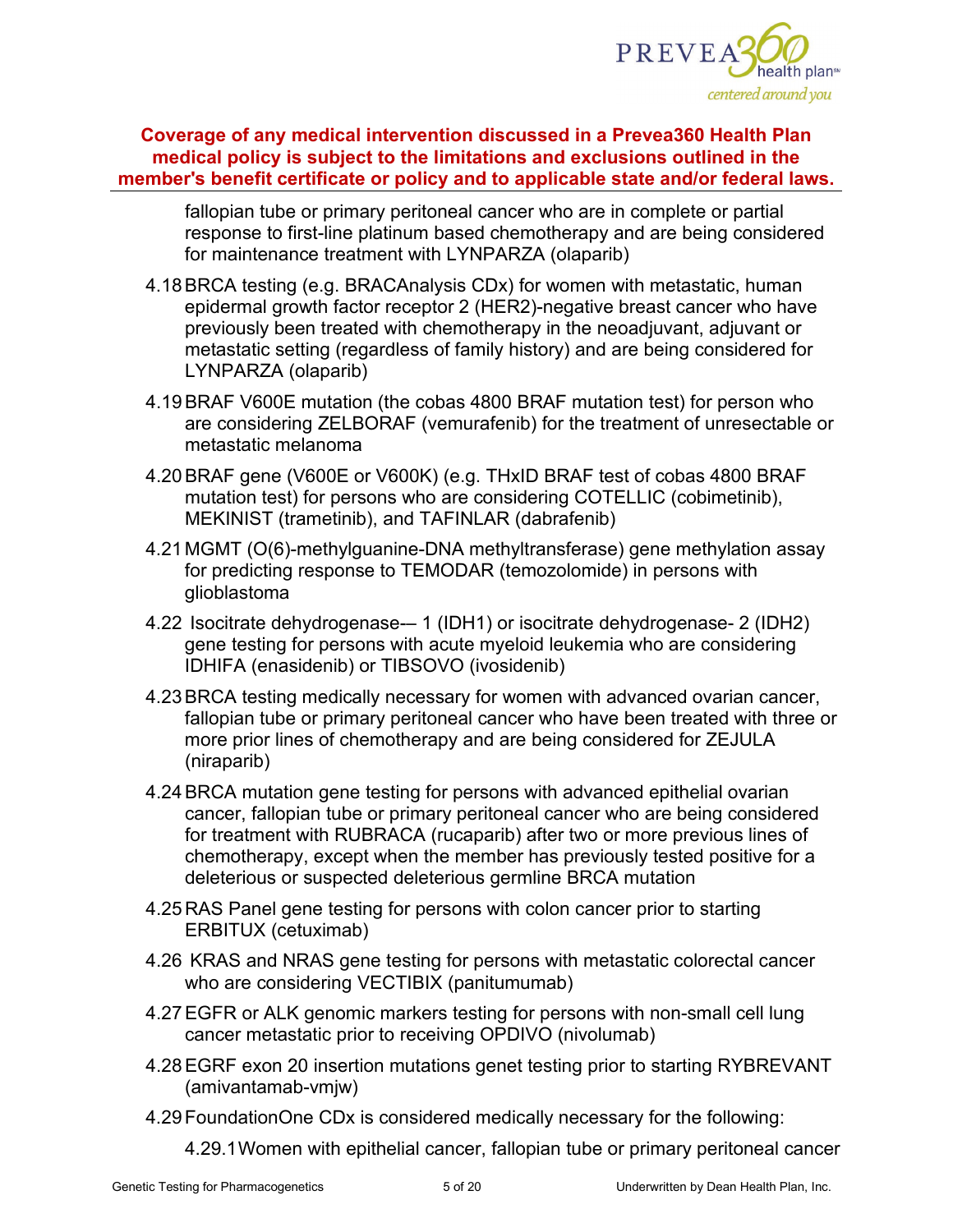

who are being considering treatment with RUBRACA (rucaparib) after two or more previous lines of chemotherapy, except when the individual has previously tested positive for a deleterious or suspected deleterious germline BRCA mutation

- 4.29.2Men with advanced, recurrent or metastatic prostate cancer who have been treated with androgen-receptor directed therapy and a taxanebased chemotherapy and are being considered for treatment with RUBRACA (rucaparib)
- 4.29.3To identify advanced cancer in members with solid tumors that are tumor mutational burden-high (TMB greater than or equal to 10 mutations per megabase) and appropriate for treatment with KEYTRUDA (pembrolizumab)
- 4.29.4 For adult members with previously treated, locally advanced or metastatic cholangiocarcinoma with FGFR2 fusions or select rearrangements being considered for treatment with (permigatinib) PEMAZYRE
- 4.29.5 For members with locally advanced or metastatic METex14 mutated non-small cell lung cancer being considered for treatment with (capmatinib) TABRECTA
- 4.29.6 For members with metastatic castrate-resistant prostate cancer with homologous recombination repair (HRR) gene alterations being considered for treatment with (olaparib) LYNPARZA
- 4.29.7 For adult and pediatric members with solid tumors that have a neutrophic receptor tyrosine kinase (NTKR) gene fusion being considered for treatment with (larotrectinib) VITRAKVI
- 4.29.8For the treatment of postmenopausal women and men with hormone receptor (HR)-positive, human epidermal growth factor receptor-2 (HER2) negative, PIK3CA mutated advanced or metastatic breast cancer following progression on or after an endocrine-based regimen being considered for treatment with (alpelisib) PIQRAY in combination with (fulvestrant) FASLODEX
- 4.30FoundationOne Liquid CDX is considered not medically necessary and therefore not covered for the following:
	- 4.30.1Assessing candidacy of persons with non-small cell lung cancer for treatment with TAGRISSO (osimertinib) or IRESSA (gefitinib) because there is no proven advantage of the FoundationOne Liquid CDx over targeted EGFR mutation testing or small targeted panels for this indication
	- 4.30.2For persons with prostate cancer being considered for treatment with RUBARCA (rucaparib)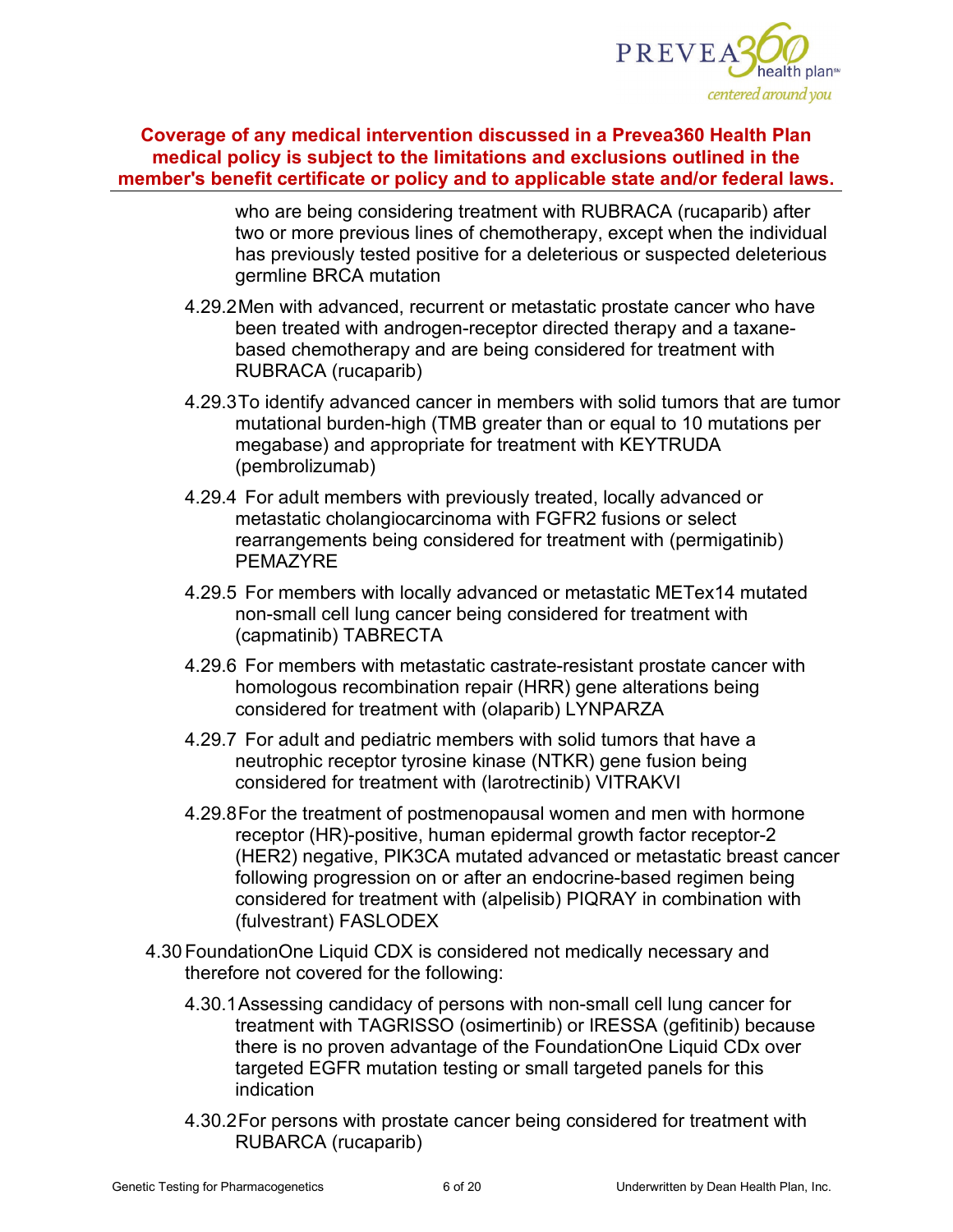

- 5.0 EGFR exon 19 deletion or exon 21 (L858R) substitution mutations for person who is considering VIZIMPRO (dacomitinib), ), IRESSA (gefitinib), GILOTRIF (afatinib) for the treatment of metastatic non-small cell lung cancer
- 6.0 Germline BRCA-mutated, HER2-negative for person who is considering TALZENNA (talazoparib) for locally advanced or metastatic breast cancer diagnosis
- 7.0 EGFR or ALK genomic tumor abberrations testing prior to receiving CYRAMZA (ramucirumab)
- 8.0 AlloMap gene expression profile **does not** require prior authorization and is medically necessary for monitoring rejection in members 15 years of age and older who are heart transplant recipients and who are more than six (6) months postheart transplant
- 9.0 The following pharmacogenotic tests **require prior authorization** and are considered medically necessary when the criteria in 1.0 is met (not an all-inclusive list):
	- 9.1 One genotyping for CYP2C19 polymorphisms for persons who have been prescribed PLAVIX (clopidogrel). Repeat CYP2C19 genotyping has no proven value
	- 9.2 One genotyping for CYP2D6 polymorphisms for persons who have been prescribed doses of XENAZINE (tetrabenazine) greater than 50 mg per day. Repeat CYP2D6 genotyping has unproven value
	- 9.3 One genotyping for CYP2D6 polymorphisms for persons with Gaucher disease type 1 who are being considered for treatment with CERDELGA (eliglustat). Repeat CYP2D6 genotyping has no proven value
	- 9.4 NS3 Q80K polymorphism testing for the presence of the virus for persons with hepatitis C virus (HCV) genotype 1a infection being considered for treatment with OLYSIO (simeprevir)
	- 9.5 NS5A Q80K polymorphism medically necessary for persons with hepatitis C virus genotype 1a infection being considered for treatment with OLYSIO (simperevir)
	- 9.6 NS5A testing for presence of virus with NS5A resistance-associated polymorphisms medically necessary for persons with hepatitis C virus genotype 1, 3, and 4 infections being considered for treatment with DAKLINZA (daclatasvir) or elbasvir and ZEPATIER (grazoprevir)
	- 9.7 Warfarin Pharmacogenetics CYP2C9, CYP4F2, and VKORC1 gene testing may be indicated when **ALL** of the following are present
		- 9.7.1 Age 18 years and older; **AND**
		- 9.7.2 Venous thromboembolism prophylaxis with warfarin planned for elective hip or knee arthroplasty; **AND**
		- 9.7.3 No known bleeding disorder or thrombophilia.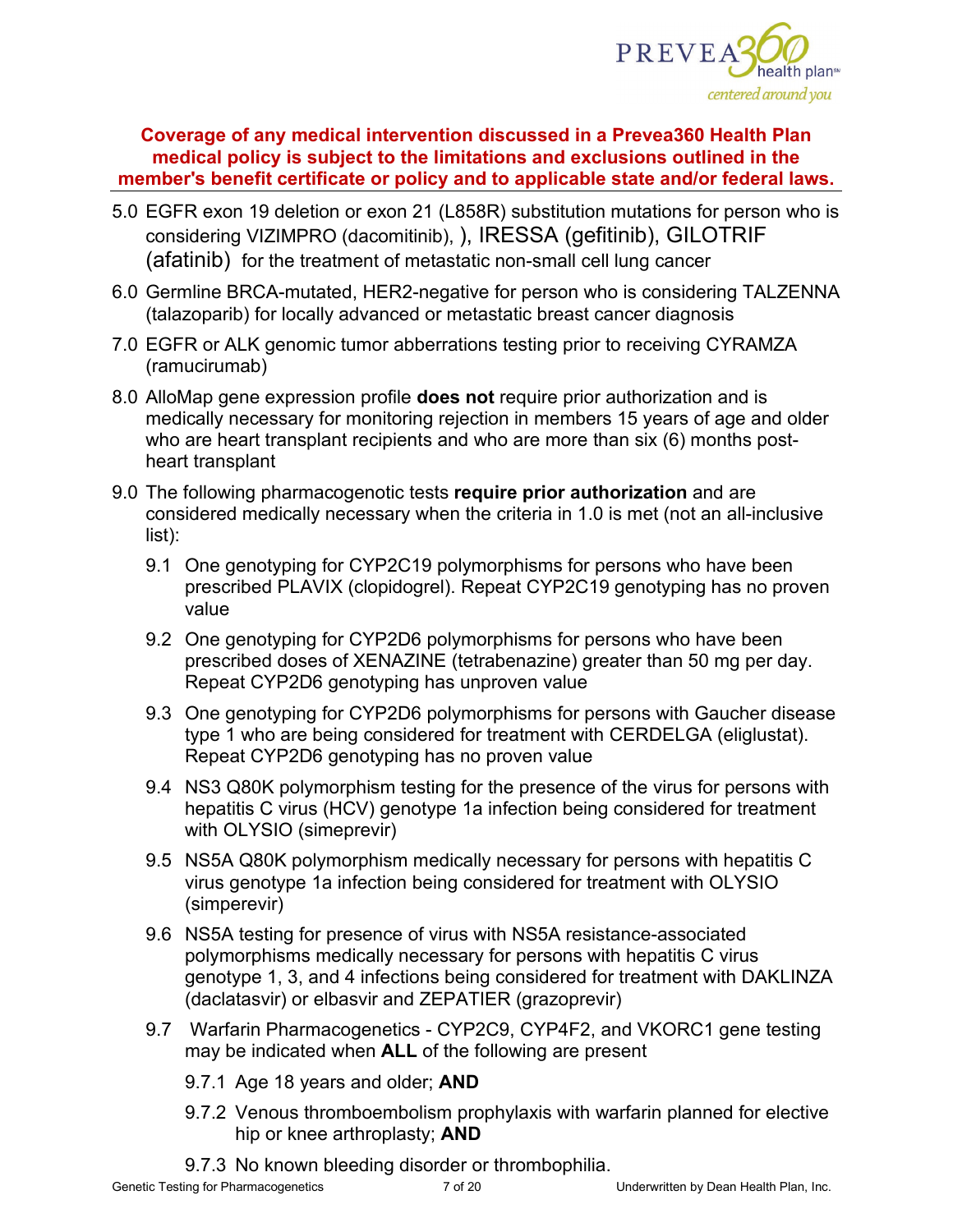

- 10.0 Pharmacogenetic screening in the general population is considered not medically necessary
- 11.0 The following tests are considered experimental and investigational, and therefore not medically necessary:
	- 11.1CYP2D6 genotyping for predicting response to beta blockers
	- 11.2CYP2D6 genotyping for predicting response to TAMOXIFEN (tamoxifen citrate)
	- 11.3CYP2D6 genotyping for individual's with Alzheimer's disease with different clinical response to ARICEPT (donepezil)
	- 11.4CYP2C9 genotype-guided dosing of coumarin derivatives
	- 11.5ComplyRx urine test for drug monitoring
	- 11.6OncoyticAssuranceRx for adherence monitoring to oral anticancer medications
	- 11.7Snapshot Oral Fluid Compliance for adherence monitoring to prescription drugs
	- 11.8Genotyping for other cytochrome P450 polymorphisms 3A4/3A5
	- 11.9UGT1A1 molecular assay
	- 11.10 Genotyping for VKORC1 polymorphism
	- 11.11 Apolipoprotein E (ApoE) for determining therapeutic response to lipidlowering medications
	- 11.12 Genotyping for methylenetetrahydrofolate reductase (MTHFR) for determining therapeutic response to antifolate chemotherapy and for guiding antidepressant therapy
	- 11.13 Measurement of thromboxane metabolites in urine (e.g. AspirinWorks) to evaluate aspirin resistance
	- 11.14 rs3798220 allele genetic testing for selecting persons for chronic aspirin therapy or other indications
	- 11.15 DPYD, MTHFR, and TYMS gene testing to allow area under the curve (AUC)-targeted 5-fluorouracil dosing (e.g. Myriad Genetics OnDose)
	- 11.16 Genetic polymorphisms of dihydropyrimidine dehydrogenase and thymidylate synthase to predict 5-fluorouracil toxicity
	- 11.17 IL28B polymorphism genotyping for interferon therapy for hepatitis C
	- 11.18 Psychotropic Medication Pharmacogenetics Gene Panels CYP450 Polymorphisms (e.g. GeneSight Psychotropic, Genecept Assay, Neuropharmagen, CNSDose); HLA Typing
	- 11.19 ABCB1, ADRA2A, BDNF, COMT, DRD, FKBP5, GNB3, HTR, MC4R, OGFRL1, SLC6A4, SPTA1, and TPH1 genes - Psychotropic medication pharmacogenetics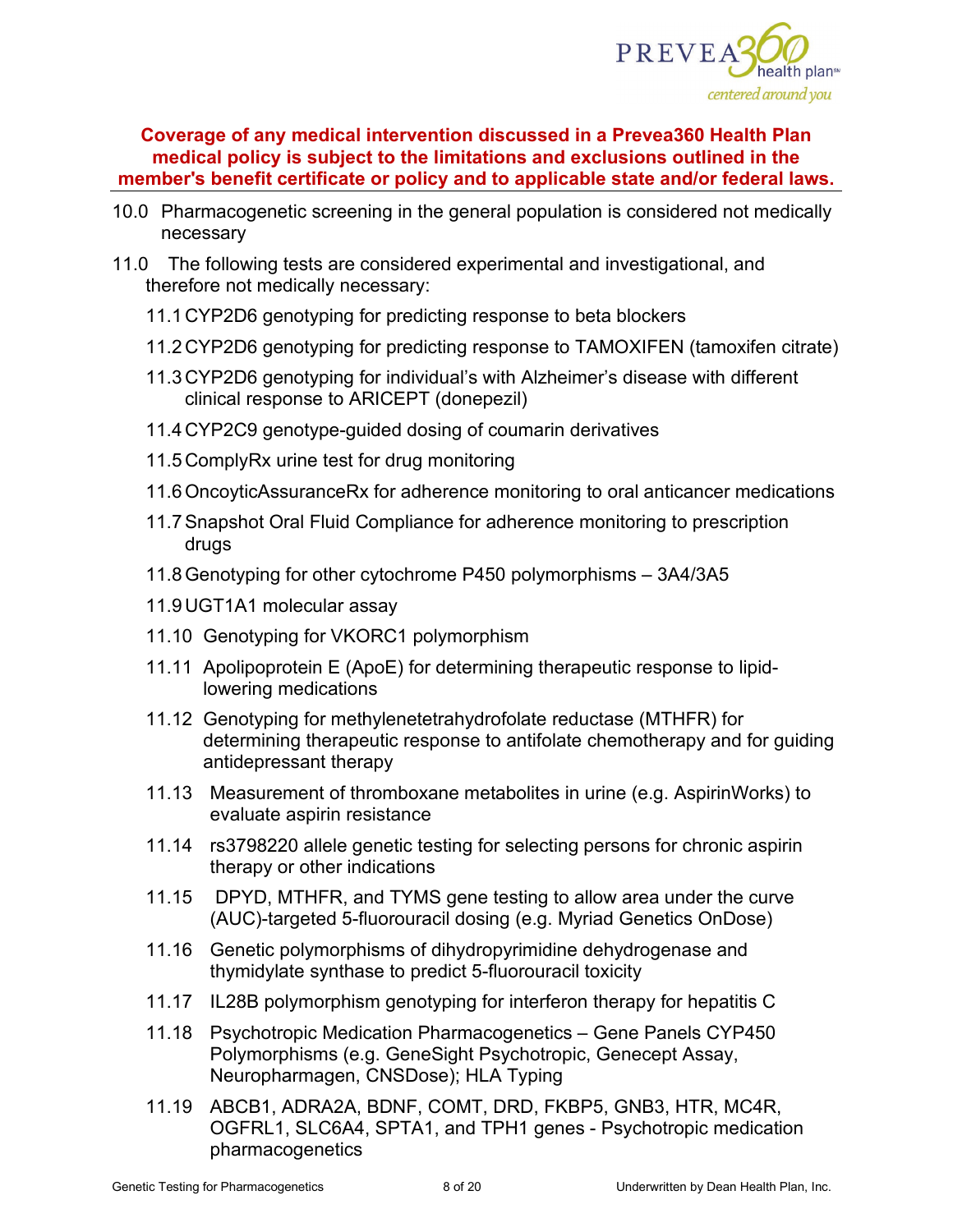

- 11.20 Platelet reactivity/function testing (VerifyNow P2Y12 Assay, Ultegra System Rapid Platelet Function Assay-ASA) for individuals who have undergone percutaneous coronary intervention
- 11.21 Genecept Assay (Genomind)
- 11.22 Methotrexate polyglutamates (Avise PG test) for evaluating response to methotrexate therapy for evaluating response to methotrexate therapy in rheumatoid arthritis or other conditions
- 11.23 Beta adrenergic receptor genotyping for evaluating persons with treatment resistant asthma and for all other indications
- 11.24 Millenium PGT (Millennium Laboratories)
- 11.25 PersonaGene Genetic Panels (AlBioTech)
- 11.26 A1555G genotyping before prescribing aminoglycosides
- 11.27 Proove Profiles Proove Narcotic Risk Panel and the Proove Drug Metabolism Panel
- 11.28 DPYD genes
- 11.29 TYMS genes
- 11.30 Attention-Deficit Hyperactivity Disorder ADRA2A, COMT, CYP2B6 and CYP2D6 genes
- 11.31 GRIK4 gene Citalopram pharmacogenetics
- 11.32 IFNL3 and IFNL4 Hepatitis C
- 11.33 OPRM1 gene Naltrexone pharmacogenetics
- 11.34 SLCO1B1 gene for Statin dosing or selection
- 11.35 CYP2C19 polymorphisms testing for fluoxetine
- 11.36 Genotyping for A1555G before prescribing aminoglycosides
- 11.37 Amerigene PGT testing panels
- 11.38 Aegis Drug-Drug Interaction Test
- 11.39 Interferon-lambda 3 (IFNL3) for prediction of virological response to pegylated-interferon-alpha and ribavirin combination therapy
- 11.40 PGxOnePlus genetic testing for anxiety and gastroesophageal reflux disease
- 11.41 UrSure tenofovir quantification test for adherence monitoring to preexposure prophylaxis
- 11.42 Naltrexone Pharmacogenetics OPRM1 Gene
- 11.43 Selective Serotonin Reuptake Inhibitors (SSRIs) Cytochrome P450 polymorphism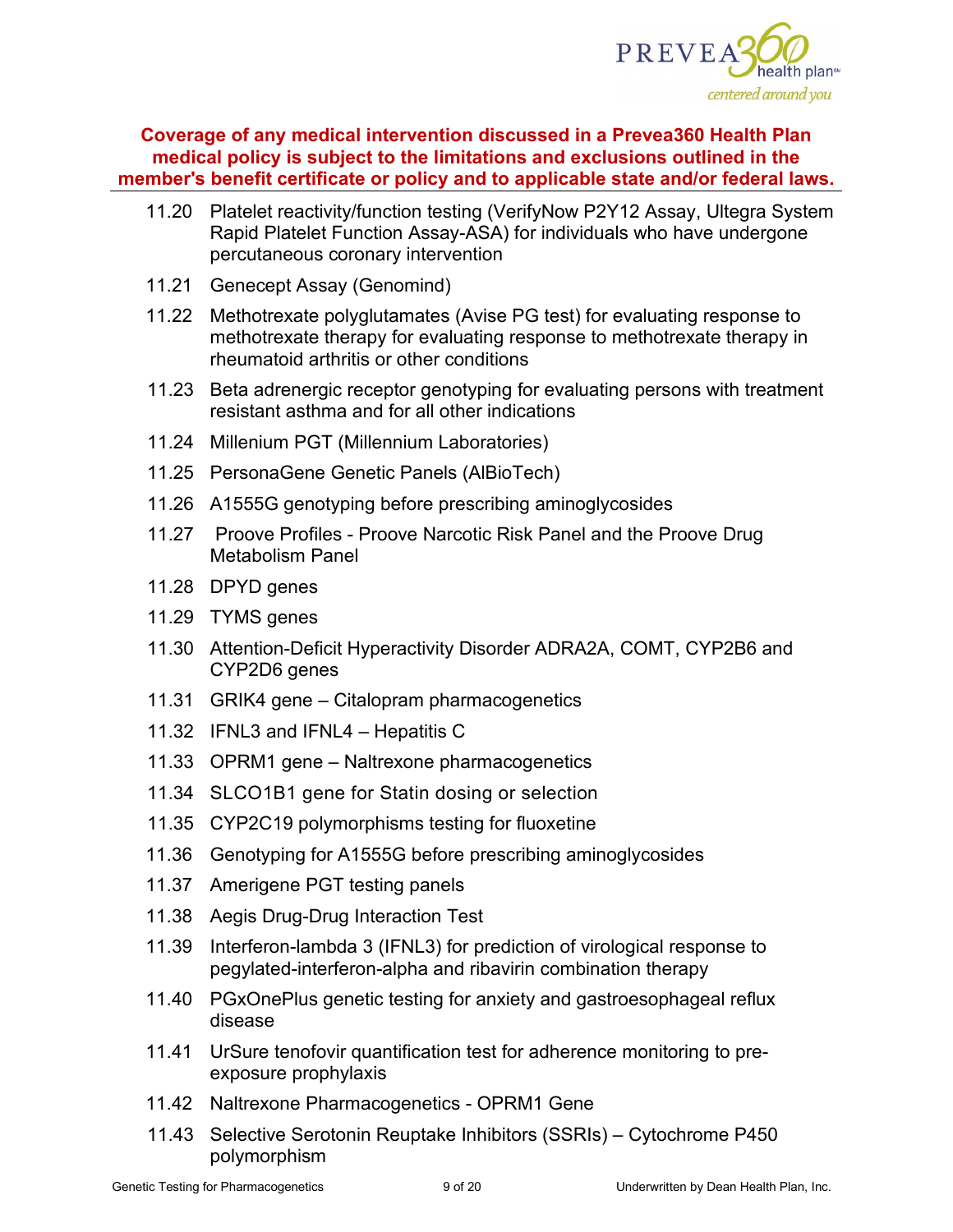

- 11.44 Irinotecan Pharmacogenetics UGT1A1 molecular assay for the proper dosage of irinotecan for persons with colorectal cancer or other types of cancer;
- 11.45 Hepatitis C Medication Pharmacogenetics IFNL3 and IFNL4 Genes
- 11.46 Citalopram Pharmacogenetics GRIK4 Gene
- 11.47 Genotyping for VKORC1 polymorphism
- 11.48 Opioid Pharmacogenetics CYP450 Polymorphisms, OPRM1 Gene and GeneSight Analgesic Panel
- 11.49 AVISE MTX Methotrexate polyglutamates test
- 11.50 myTAIHEART for evaluating graft rejection following heart transplant and all other indications
- 11.51 Multi-gene pharmacogenetic panels including but not limited to the following: Genecept Assay, GeneSightRx, GeneSight ADHD, GeneSight Analgesic, GeneSight MTHFR and GeneSight Psychotropic testing, Millenium PGT, PersonaGene Genetic Panels, Proove Profiles, rxSEEK Epilepsy Drug Metabolism, OneOme RightMed Pharmacogenomic Test, SureGene Test, Pain Medication Insights, PharmacoDx, INFINITI Neural Response Panel, and IDgenetix
- 11.52 Methotrexate pharmacogenetics MTHFR gene

# **CPT/HCPCS Codes Related to MP9479**

\* The list of codes (and their descriptors, if any) is provided for informational purposes only and may not be all inclusive or current. Listing of a code in this medical policy does not imply that the service described by the code is a covered or non-covered service. Benefit coverage for any service is determined by the member's policy of health coverage with Prevea360 Health Plan. Inclusion of a code above does not imply any right to reimbursement or guarantee claim payment. Other medical policies may also apply.

| <b>CPT Code</b> | <b>Description</b>                                                                                                                                                                                                                                         |
|-----------------|------------------------------------------------------------------------------------------------------------------------------------------------------------------------------------------------------------------------------------------------------------|
| 81120           | IDH1 (isocitrate dehydrogenase 1 [NADP+], soluble) (eg, glioma),<br>common variants (eg, R132H, R132C)                                                                                                                                                     |
| 81121           | IDH2 (isocitrate dehydrogenase 2 [NADP+], mitochondrial) (e.g.<br>glioma), common variants (e.g. R140W, R172M)                                                                                                                                             |
| 81162           | BRCA1 (BRCA1, DNA repair associated), BRCA2 (BRCA2, DNA<br>repair associated) (e.g. hereditary breast and ovarian cancer) gene<br>analysis; full sequence analysis and full duplication/deletion<br>analysis (e.g. detection of large gene rearrangements) |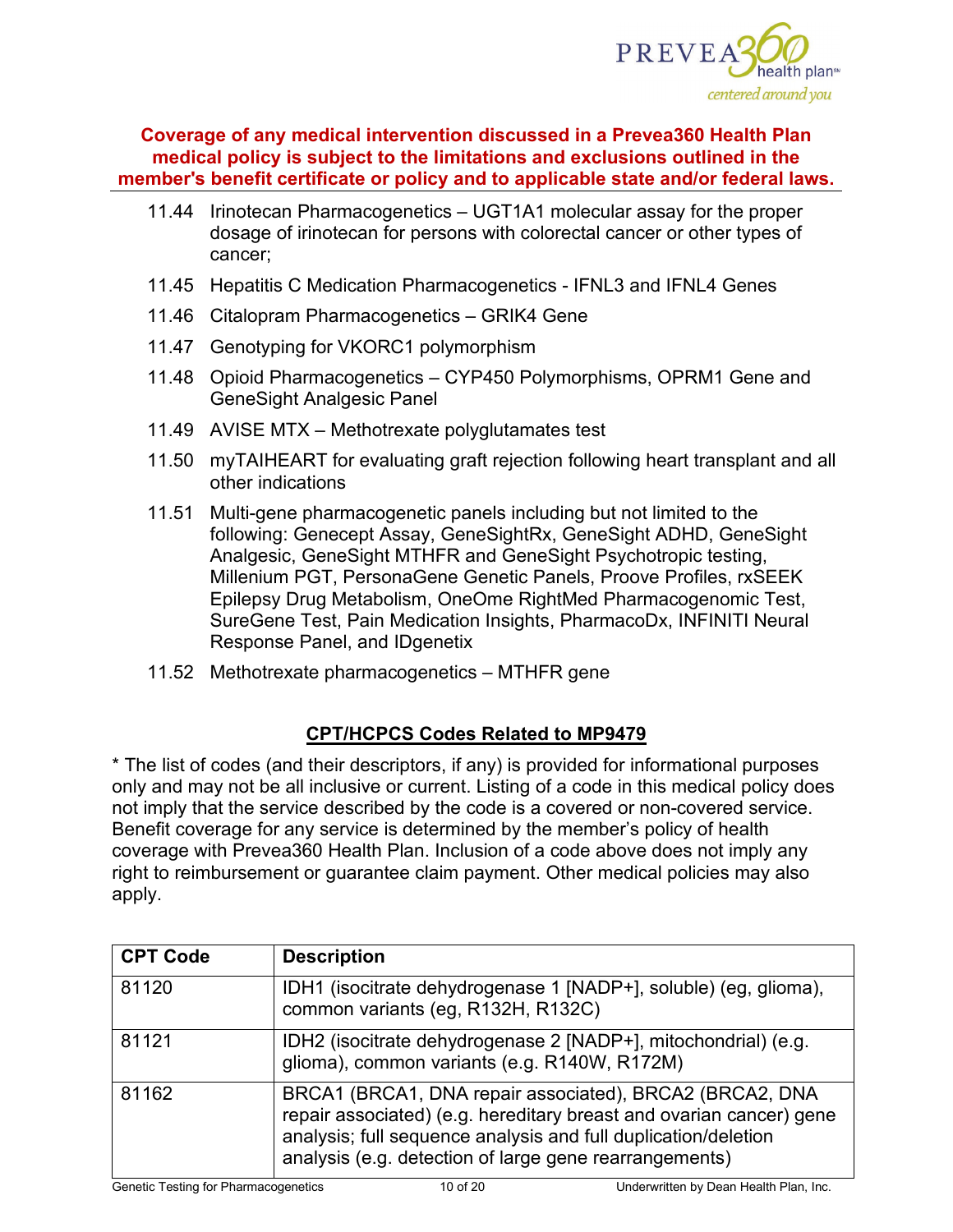

| <b>CPT Code</b> | <b>Description</b>                                                                                                                                                                                                              |  |  |
|-----------------|---------------------------------------------------------------------------------------------------------------------------------------------------------------------------------------------------------------------------------|--|--|
| 81163           | BRCA1 (BRCA1, DNA repair associated), BRCA2 (BRCA2, DNA<br>repair associated)                                                                                                                                                   |  |  |
| 81164           | BRCA1 (BRCA1, DNA repair associated), BRCA2 (BRCA2, DNA<br>repair associated) (e.g. hereditary breast and ovarian cancer) gene<br>analysis; full duplication/deletion analysis (e.g. detection of large<br>gene rearrangements) |  |  |
| 81165           | BRCA1 (BRCA1, DNA repair associated) (e.g. hereditary breast<br>and ovarian cancer)                                                                                                                                             |  |  |
| 81166           | BRCA1 (BRCA1, DNA repair associated) (e.g. hereditary breast<br>and ovarian cancer) gene analysis; full duplication/deletion analysis<br>(e.g. detection of large gene rearrangements)                                          |  |  |
| 81167           | BRCA2 (BRCA2, DNA repair associated) (e.g. hereditary breast<br>and ovarian cancer) gene analysis; full duplication/deletion analysis<br>(e.g. detection of large gene rearrangements)                                          |  |  |
| 81210           | BRAF (B-Raf proto-oncogene, serine/threonine kinase) (e.g., colon<br>cancer, melanoma), gene analysis, V600 variant(s)                                                                                                          |  |  |
| 81212           | BRCA1 (BRCA1, DNA repair associated), BRCA2 (BRCA2, DNA<br>repair associated) (e.g., hereditary breast and ovarian cancer) gene<br>analysis                                                                                     |  |  |
| 81213           | IFNL3 (interferon, lambda 3) (e.g. drug response), gene analysis,<br>rs12979860 variant                                                                                                                                         |  |  |
| 81215           | BRCA1 (BRCA1, DNA repair associated) (e.g. hereditary breast<br>and ovarian cancer) gene analysis                                                                                                                               |  |  |
| 81216           | BRCA2 (BRCA2, DNA repair associated) (e.g. hereditary breast<br>and ovarian cancer) gene analysis                                                                                                                               |  |  |
| 81217           | BRCA2 (BRCA2, DNA repair associated) (e.g. hereditary breast<br>and ovarian cancer) gene analysis                                                                                                                               |  |  |
| 81220           | CFTR (cystic fibrosis transmembrane conductance regulator) (e.g.<br>cystic fibrosis) gene analysis; common variants (e.g. ACMG/ACOG<br>guidelines)                                                                              |  |  |
| 81221           | CFTR (cystic fibrosis transmembrane conductance regulator) (e.g.<br>cystic fibrosis) gene analysis; known familial variants                                                                                                     |  |  |
| 81222           | CFTR (cystic fibrosis transmembrane conductance regulator) (e.g.<br>cystic fibrosis) gene analysis; duplication/deletion variants                                                                                               |  |  |
| 81223           | CFTR (cystic fibrosis transmembrane conductance regulator) (e.g.<br>cystic fibrosis) gene analysis; full gene sequence                                                                                                          |  |  |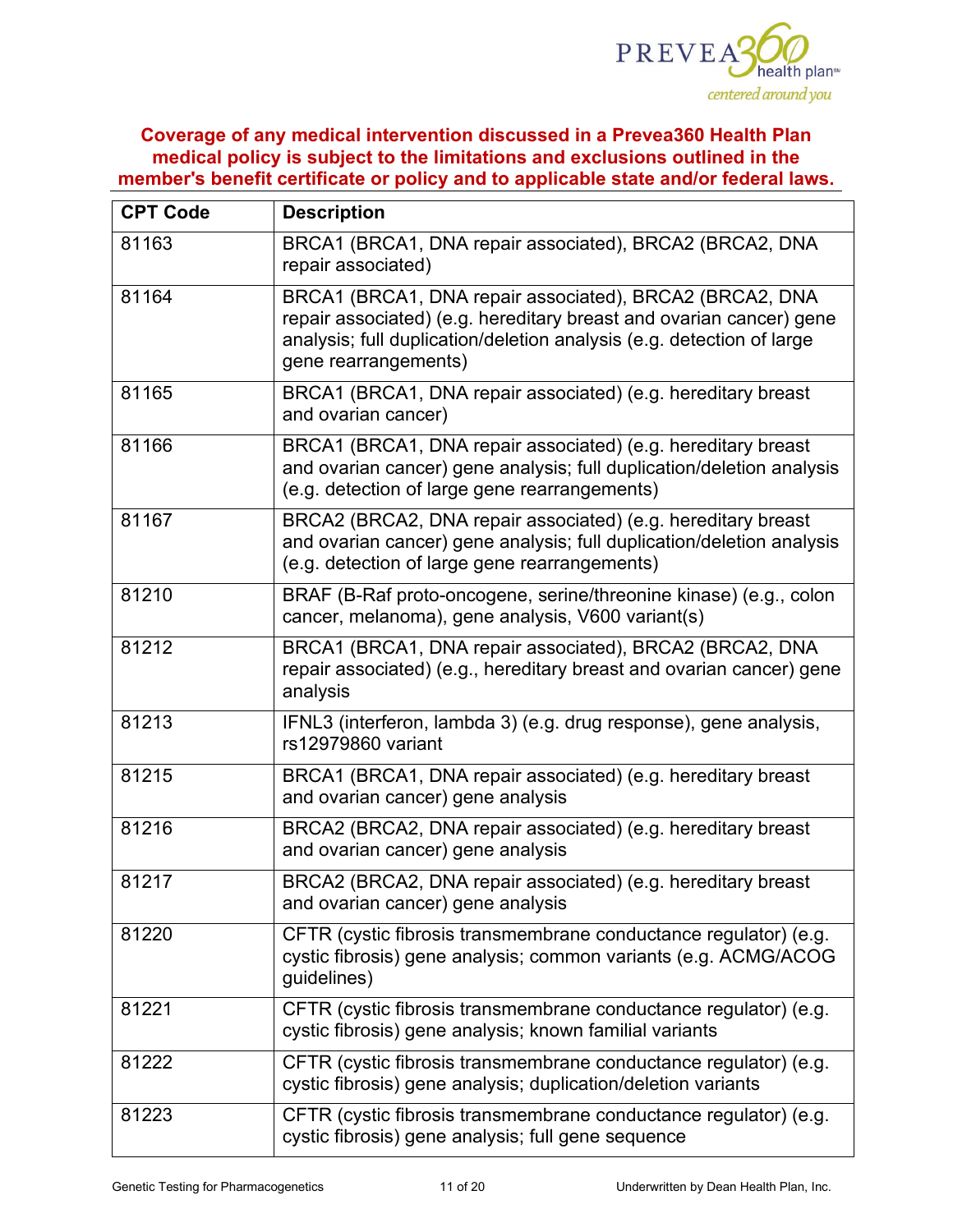

| <b>CPT Code</b> | <b>Description</b>                                                                                                                                                                                                                                      |  |  |
|-----------------|---------------------------------------------------------------------------------------------------------------------------------------------------------------------------------------------------------------------------------------------------------|--|--|
| 81224           | CFTR (cystic fibrosis transmembrane conductance regulator) (e.g.<br>cystic fibrosis) gene analysis; intron 8 poly-T analysis (e.g. male<br>infertility)                                                                                                 |  |  |
| 81225           | CYP2C19 (cytochrome P450, family 2, subfamily C, polypeptide 19)<br>(e.g. drug metabolism), gene analysis, common variants                                                                                                                              |  |  |
| 81226           | CYP2D6 (cytochrome P450, family 2, subfamily D, polypeptide 6)<br>(e.g. drug metabolism), gene analysis, common variants                                                                                                                                |  |  |
| 81227           | CYP2C9 (cytochrome P450, family 2, subfamily C, polypeptide 9)<br>(e.g. drug metabolism), gene analysis, common variants                                                                                                                                |  |  |
| 81230           | CYP3A4 (cytochrome P450 family 3 subfamily A member 4) (e.g.<br>drug metabolism), gene analysis, common variant(s) (e.g. *2, *22)                                                                                                                       |  |  |
| 81231           | CYP3A5 (cytochrome P450 family 3 subfamily A member 5) (e.g.<br>drug metabolism), gene analysis, common variants (e.g. *2, *3, *4,<br>$*5, *6, *7)$                                                                                                     |  |  |
| 81232           | DPYD (dihydropyrimidine dehydrogenase) (e.g. 5-fluorouracil/5-FU<br>and capecitabine drug metabolism), gene analysis, common<br>variant(s) (e.g. *2A, *4, *5, *6)                                                                                       |  |  |
| 81235           | EGFR (epidermal growth factor receptor) (e.g. non-small cell lung<br>cancer) gene analysis, common variants (e.g. exon 19 LREA<br>deletion, L858R, T790M, G719A, G719S, L861Q) (e.g. cobas<br>Mutation Test v2, OncoBeam Lung1: EGFR, Therascreen EGFR) |  |  |
| 81240           | F2 (prothrombin, coagulation factor II) (e.g. hereditary<br>hypercoagulability) gene analysis, 20210G>A variant                                                                                                                                         |  |  |
| 81241           | F5 (coagulation factor V) (e.g. hereditary hypercoagulability) gene<br>analysis, Leiden variant                                                                                                                                                         |  |  |
| 81245           | FLT3 (fms-hyphenrelated tyrosine kinase 3) (e.g. acute myeloid<br>leukemia), gene analysis; internal tandem duplication (ITD) variants<br>(e.g. exons 14, 15)                                                                                           |  |  |
| 81246           | tyrosine kinase domain (TKD) variants (e.g. D835, I836)                                                                                                                                                                                                 |  |  |
| 81247           | G6PD (glucose-6-phosphate dehydrogenase) (e.g., hemolytic<br>anemia, jaundice), gene analysis; common variant(s)                                                                                                                                        |  |  |
| 81248           | G6PD (glucose-6-phosphate dehydrogenase) (e.g. hemolytic<br>anemia, jaundice), gene analysis; known familial variant(s)                                                                                                                                 |  |  |
| 81249           | G6PD (glucose-6-phosphate dehydrogenase) (e.g. hemolytic<br>anemia, jaundice), gene analysis; full gene sequence                                                                                                                                        |  |  |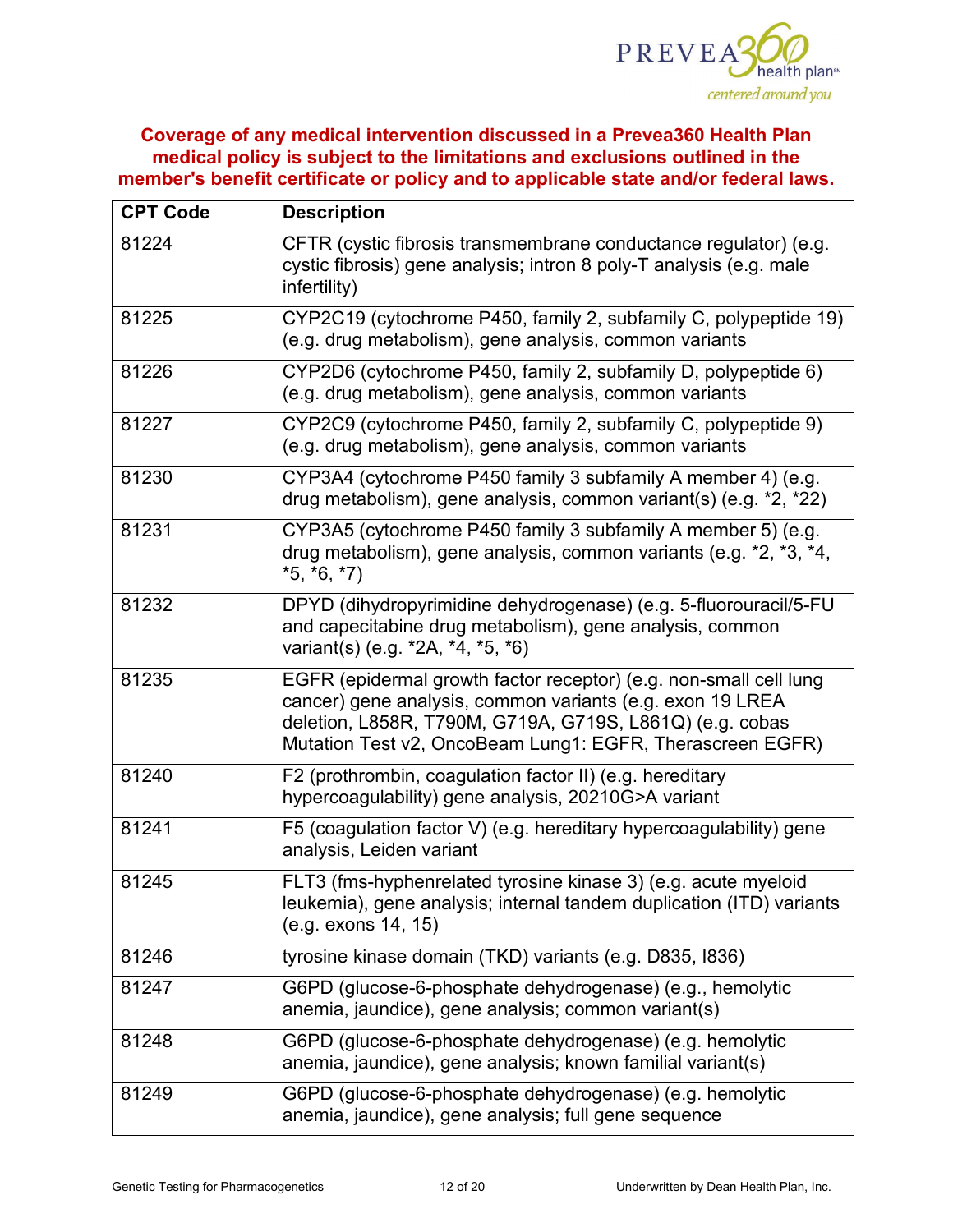

| <b>CPT Code</b> | <b>Description</b>                                                                                                                                                                                                                                |  |  |
|-----------------|---------------------------------------------------------------------------------------------------------------------------------------------------------------------------------------------------------------------------------------------------|--|--|
| 81272           | KIT (v-hyphenkit Hardy-hyphenZuckerman 4 feline sarcoma viral<br>oncogene homolog) (e.g. gastrointestinal stromal tumor [GIST],<br>acute myeloid leukemia, melanoma), gene analysis, targeted<br>sequence analysis (e.g. exons 8, 11, 13, 17, 18) |  |  |
| 81273           | KIT (v-hyphenkit Hardy-hyphenZuckerman 4 feline sarcoma viral<br>oncogene homolog) (e.g. mastocytosis), gene analysis, D816<br>variant(s)                                                                                                         |  |  |
| 81275           | (Kirsten rat sarcoma viral oncogene homolog) (e.g. carcinoma)<br>gene analysis                                                                                                                                                                    |  |  |
| 81276           | KRAS (Kirsten rat sarcoma viral oncogene homolog) $\overline{(e.g.)}$<br>carcinoma) gene analysis                                                                                                                                                 |  |  |
| 81283           | IFNL3 (e.g. drug response) gene analysis                                                                                                                                                                                                          |  |  |
| 81287           | MGMT (O-6-methylguanine-DNA methyltransferase) (e.g.<br>glioblastoma multiforme), methylation analysis                                                                                                                                            |  |  |
| 81291           | MTHFR (5,10-methylenetetrahydrofolate reductase) (e.g. hereditary<br>hypercoagulability) gene analysis, common variants                                                                                                                           |  |  |
| 81306           | NUDT15 (nudix hydrolase 15) (eg, drug metabolism) gene analysis,<br>common variant(s) (eg, *2, *3, *4, *5, *6)                                                                                                                                    |  |  |
| 81311           | NRAS (neuroblastoma RAS viral [v-ras] oncogene homolog) (e.g.<br>colorectal carcinoma), gene analysis, variants in exon 2 (e.g.<br>codons 12 and 13) and exon $3$ (e.g. codon $61$ )                                                              |  |  |
| 81314           | PDGFRA (platelet-derived growth factor receptor, alpha<br>polypeptide) (eg, gastrointestinal stromal tumor [GIST]), gene<br>analysis, targeted sequence analysis (eg, exons 12, 18)                                                               |  |  |
| 81328           | SLCO1B1 (solute carrier organic anion transporter family, member<br>1B1) (e.g., adverse drug reaction), gene analysis, common<br>variant(s) $(e.g. *5)$                                                                                           |  |  |
| 81335           | TPMT (thiopurine S-methyltransferase) (e.g., drug metabolism),<br>gene analysis, common variants (e.g. *2, *3)                                                                                                                                    |  |  |
| 81346           | TYMS (thymidylate synthetase) (e.g. 5-fluorouracil/5-FU drug<br>metabolism), gene analysis, common variant(s) (e.g. tandem repeat<br>variant)                                                                                                     |  |  |
| 81350           | UGT1A1 (UDP glucuronosyltransferase 1 family, polypeptide A1)<br>(e.g. irinotecan metabolism), gene analysis, common variants                                                                                                                     |  |  |
| 81355           | VKORC1 (vitamin K epoxide reductase complex, subunit 1) (e.g.<br>warfarin metabolism), gene analysis, common variant(s)                                                                                                                           |  |  |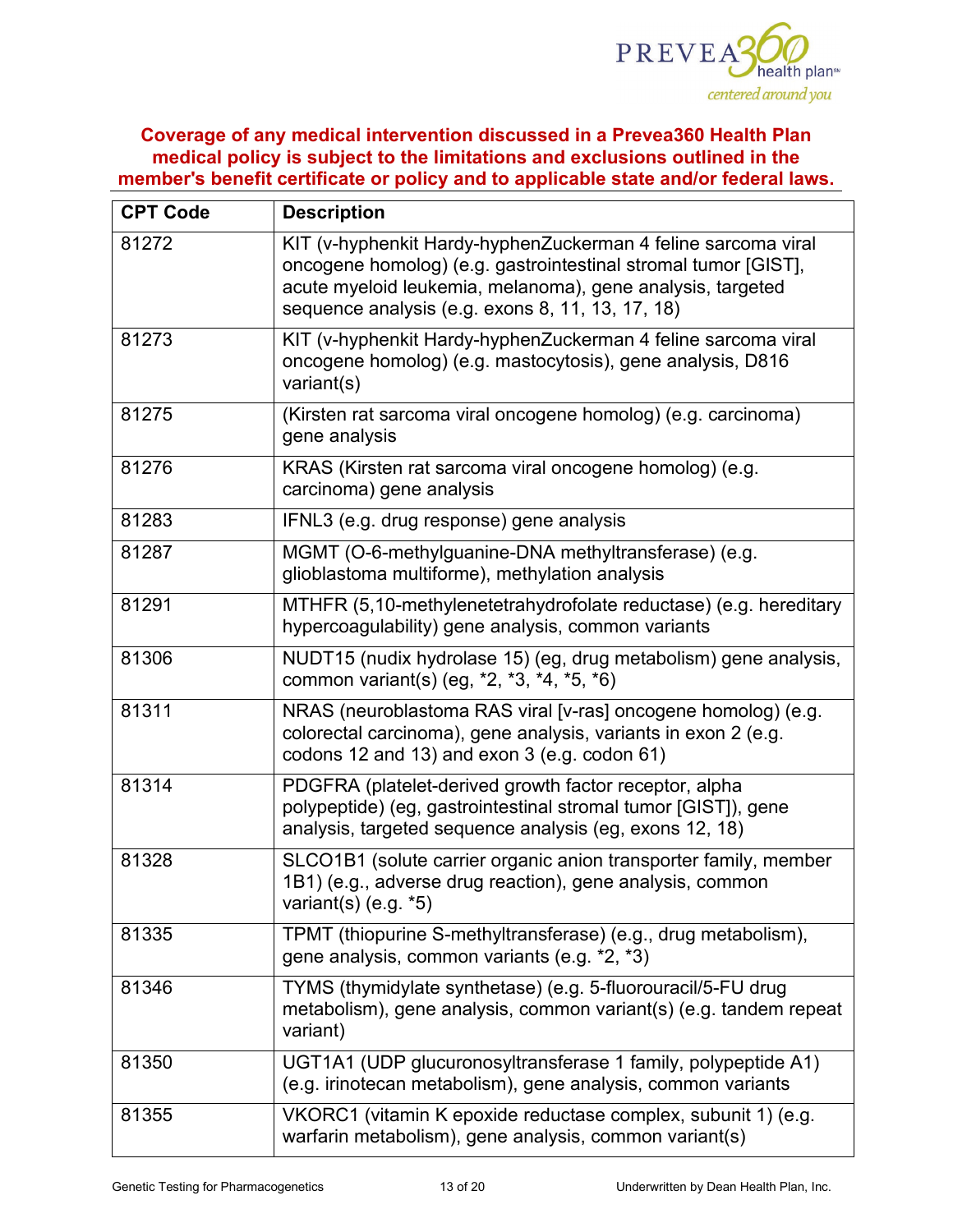

| <b>CPT Code</b> | <b>Description</b>                                                                                                                                      |  |  |
|-----------------|---------------------------------------------------------------------------------------------------------------------------------------------------------|--|--|
| 81370           | HLA Class I and II typing, low resolution (e.g. antigen equivalents);<br>HLA-A, -B, -C, -DRB1/3/4/5, and -DQB1                                          |  |  |
| 81371           | HLA Class I and II typing, low resolution (e.g., antigen equivalents);<br>HLA-A, -B, and -DRB1 (e.g. verification typing)                               |  |  |
| 81372           | HLA Class I typing, low resolution (e.g. antigen equivalents);<br>complete                                                                              |  |  |
| 81373           | HLA Class I typing, low resolution (e.g. antigen equivalents); one<br>locus, each                                                                       |  |  |
| 81374           | HLA Class I typing, low resolution (eg, antigen equivalents); one<br>antigen equivalent (eg, B*27), each                                                |  |  |
| 81375           | HLA Class II typing, low resolution (e.g. antigen equivalents); HLA-<br>DRB1/3/4/5 and -DQB1                                                            |  |  |
| 81376           | HLA Class II typing, low resolution (e.g. antigen equivalents); one<br>locus (e.g., HLA-DRB1, -DRB3/4/5, -DQB1, -DQA1, -DPB1, or -<br>DPA1), each       |  |  |
| 81377           | HLA Class II typing, low resolution (e.g. antigen equivalents); one<br>antigen equivalent, each                                                         |  |  |
| 81378           | HLA Class I and II typing, high resolution (e.g. alleles or allele<br>groups), HLA-A, -B, -C, and -DRB1                                                 |  |  |
| 81379           | HLA Class I typing, high resolution (e.g. alleles or allele groups);<br>complete (i.e., HLA-A, -B, and -C)                                              |  |  |
| 81380           | HLA Class I typing, high resolution (e.g. alleles or allele groups);<br>one locus (e.g. HLA-A, -B, or -C), each                                         |  |  |
| 81381           | HLA Class I typing, high resolution (i.e., alleles or allele groups);<br>one allele or allele group (e.g. B*57:01P), each                               |  |  |
| 81382           | HLA Class II typing, high resolution (e.g. alleles or allele groups);<br>one locus (e.g., HLA-DRB1, -DRB3/4/5, -DQB1, -DQA1, -DPB1, or -<br>DPA1), each |  |  |
| 81383           | HLA Class II typing, high resolution (ie, alleles or allele groups); one<br>allele or allele group (eg, HLA-DQB1*06:02P), each                          |  |  |
| 81400           | Molecular Pathology Procedure Level 1                                                                                                                   |  |  |
| 81401           | Molecular Pathology Procedure Level 2                                                                                                                   |  |  |
| 81403           | Molecular Pathology Procedure Level 4                                                                                                                   |  |  |
| 81405           | Molecular Pathology Procedure Level 6                                                                                                                   |  |  |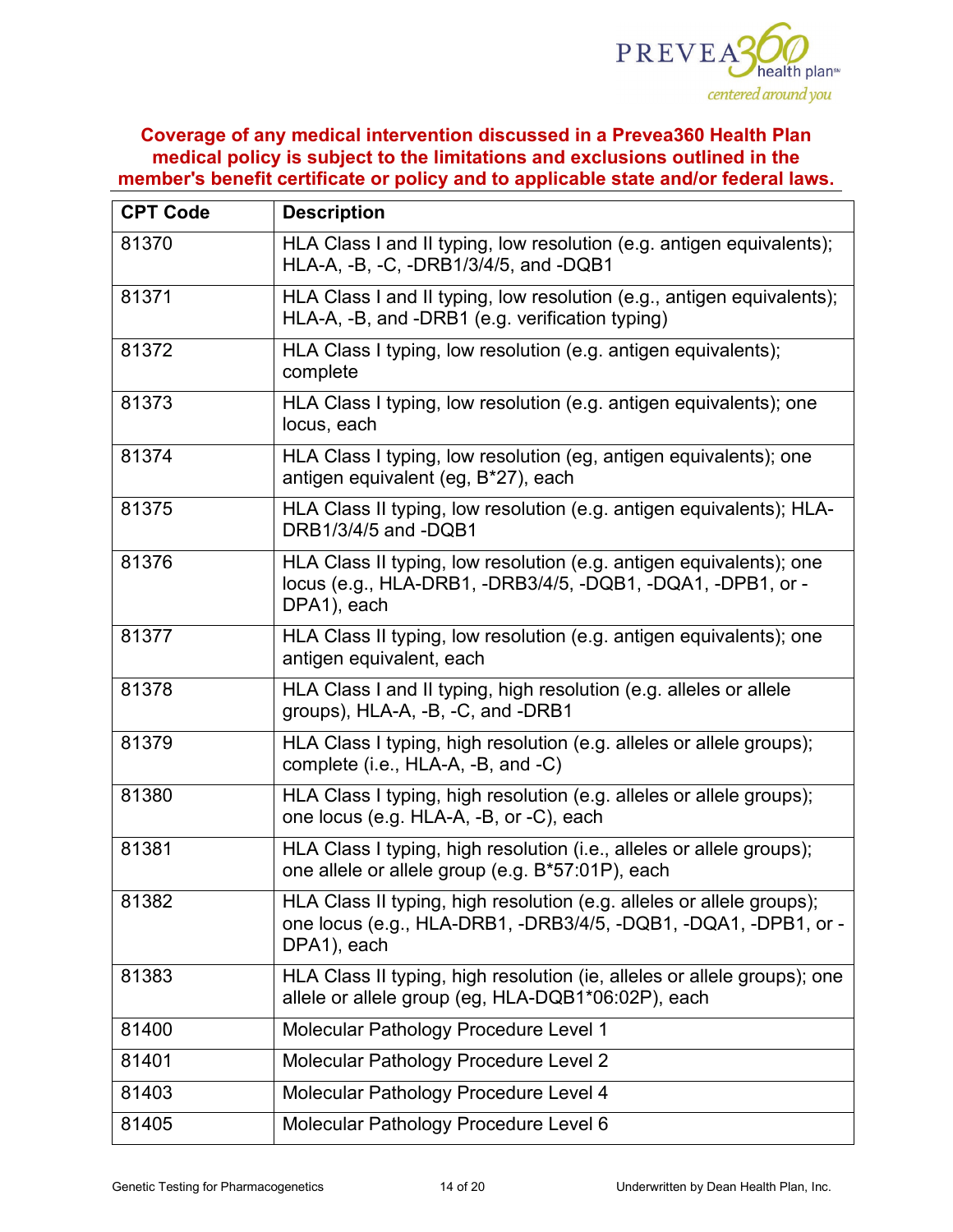

| <b>CPT Code</b> | <b>Description</b>                                                                                                                                                                                                                                                                                                                                                                                                                       |  |  |
|-----------------|------------------------------------------------------------------------------------------------------------------------------------------------------------------------------------------------------------------------------------------------------------------------------------------------------------------------------------------------------------------------------------------------------------------------------------------|--|--|
| 81445           | Targeted genomic sequence analysis panel, solid organ neoplasm,<br>DNA analysis, and RNA analysis when performed, 5-50 genes (e.g.<br>ALK, BRAF, CDKN2A, EGFR, ERBB2, KIT, KRAS, NRAS, MET,<br>PDGFRA, PDGFRB, PGR, PIK3CA, PTEN, RET), interrogation for<br>sequence variants and copy number variants or rearrangements, if<br>performed                                                                                               |  |  |
| 81450           | Targeted genomic sequence analysis panel, hematolymphoid<br>neoplasm or disorder, DNA analysis, and RNA analysis when<br>performed, 5-50 genes (e.g. BRAF, CEBPA, DNMT3A, EZH2,<br>FLT3, IDH1, IDH2, JAK2, KRAS, KIT, MLL, NRAS, NPM1,<br>NOTCH1), interrogation for sequence variants, and copy number<br>variants or rearrangements, or isoform expression or mRNA<br>expression levels, if performed                                  |  |  |
| 81455           | Targeted genomic sequence analysis panel, solid organ or<br>hematolymphoid neoplasm, DNA analysis, and RNA analysis when<br>performed, 51 or greater genes (e.g. ALK, BRAF, CDKN2A,<br>CEBPA, DNMT3A, EGFR, ERBB2, EZH2, FLT3, IDH1, IDH2, JAK2,<br>KIT, KRAS, MLL, NPM1, NRAS, MET, NOTCH1, PDGFRA,<br>PDGFRB, PGR, PIK3CA, PTEN, RET), interrogation for sequence<br>variants and copy number variants or rearrangements, if performed |  |  |
| 81479           | Unlisted molecular pathology procedure                                                                                                                                                                                                                                                                                                                                                                                                   |  |  |
| 81535           | Oncology (gynecologic), live tumor cell culture and<br>chemotherapeutic response by DAPI stain and morphology,<br>predictive algorithm reported as a drug response score; first single<br>drug or drug combination                                                                                                                                                                                                                       |  |  |
| 81536           | Oncology (gynecologic), live tumor cell culture and<br>chemotherapeutic response by DAPI stain and morphology,<br>predictive algorithm reported as a drug response score; first single<br>drug or drug combination                                                                                                                                                                                                                       |  |  |
| 83950           | Oncoprotein; HER-2/neu                                                                                                                                                                                                                                                                                                                                                                                                                   |  |  |
| 84431           | Thromboxane metabolite(s), including thromboxane if performed,<br>urine                                                                                                                                                                                                                                                                                                                                                                  |  |  |
| 87900           | Infectious agent drug susceptibility phenotype prediction using<br>regularly updated genotypic bioinformatics                                                                                                                                                                                                                                                                                                                            |  |  |
| 87902           | Infectious agent genotype analysis by nucleic acid (DNA or RNA);<br><b>Hepatitis C virus</b>                                                                                                                                                                                                                                                                                                                                             |  |  |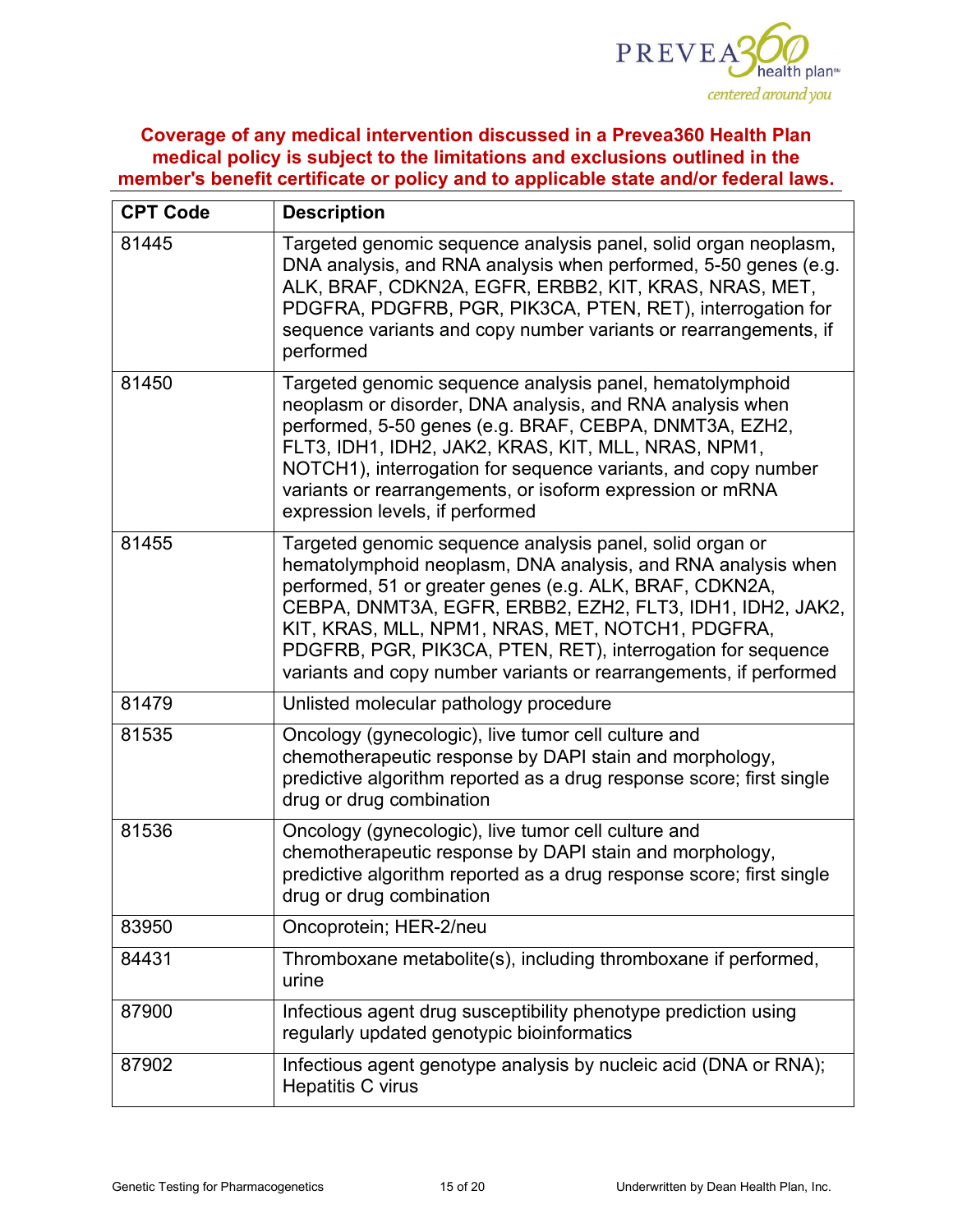

| <b>CPT Code</b> | <b>Description</b>                                                                                                                                                                                                                                                                                        |  |  |
|-----------------|-----------------------------------------------------------------------------------------------------------------------------------------------------------------------------------------------------------------------------------------------------------------------------------------------------------|--|--|
| 87903           | Infectious agent phenotype analysis by nucleic acid (DNA or RNA)<br>with drug resistance tissue culture analysis, HIV 1; first through 10<br>drugs tested                                                                                                                                                 |  |  |
| 87904           | Infectious agent phenotype analysis by nucleic acid (DNA or RNA)<br>with drug resistance tissue culture analysis, HIV 1; each additional<br>drug tested (List separately in addition to code for primary<br>procedure)                                                                                    |  |  |
| 88271           | Molecular cytogenetics; DNA probe, each (e.g. FISH)                                                                                                                                                                                                                                                       |  |  |
| 88274           | Molecular cytogenetics; interphase in situ hybridization, analyze 25-<br>99 cells                                                                                                                                                                                                                         |  |  |
| 88275           | Molecular cytogenetics; interphase in situ hybridization, analyze<br>100-300 cells                                                                                                                                                                                                                        |  |  |
| 88360           | Morphometric analysis, tumor immunohistochemistry (e.g. Her-<br>2/neu, estrogen receptor/progesterone receptor), quantitative or<br>semiquantitative, per specimen, each single antibody stain<br>procedure; manual                                                                                       |  |  |
| 88361           | Morphometric analysis, tumor immunohistochemistry (e.g. Her-<br>2/neu, estrogen receptor/progesterone receptor), quantitative or<br>semiquantitative, per specimen, each single antibody stain<br>procedure; using computer-assisted technology                                                           |  |  |
| 88374           | Morphometric analysis, in situ hybridization (quantitative or semi-<br>quantitative), using computer-assisted technology, per specimen;<br>each multiplex probe stain procedure                                                                                                                           |  |  |
| 88377           | Morphometric analysis, in situ hybridization (quantitative or semi-<br>quantitative), manual, per specimen; each multiplex probe stain<br>procedure                                                                                                                                                       |  |  |
| 0009U           | Oncology (breast cancer), ERBB2 (HER2) copy number by FISH,<br>tumor cells from formalin fixed paraffin embedded tissue isolated<br>using image-based dielectrophoresis (DEP) sorting, reported as<br>ERBB2 gene amplified or non-amplified                                                               |  |  |
| 0023U           | Oncology (acute myelogenous leukemia), DNA, genotyping of<br>internal tandem duplication, p.D835, p.I836, using mononuclear<br>cells, reported as detection or non-detection of FLT3 mutation and<br>indication for or against the use of midostaurin (e.g. LeukoStrat CDx<br><b>FLT3 Mutation Assay)</b> |  |  |
| 0029U           | Drug metabolism (adverse drug reactions and drug response),<br>targeted sequence analysis (e.g. Focused Pharmacogenomics<br>Panel - Mayo Clinic)                                                                                                                                                          |  |  |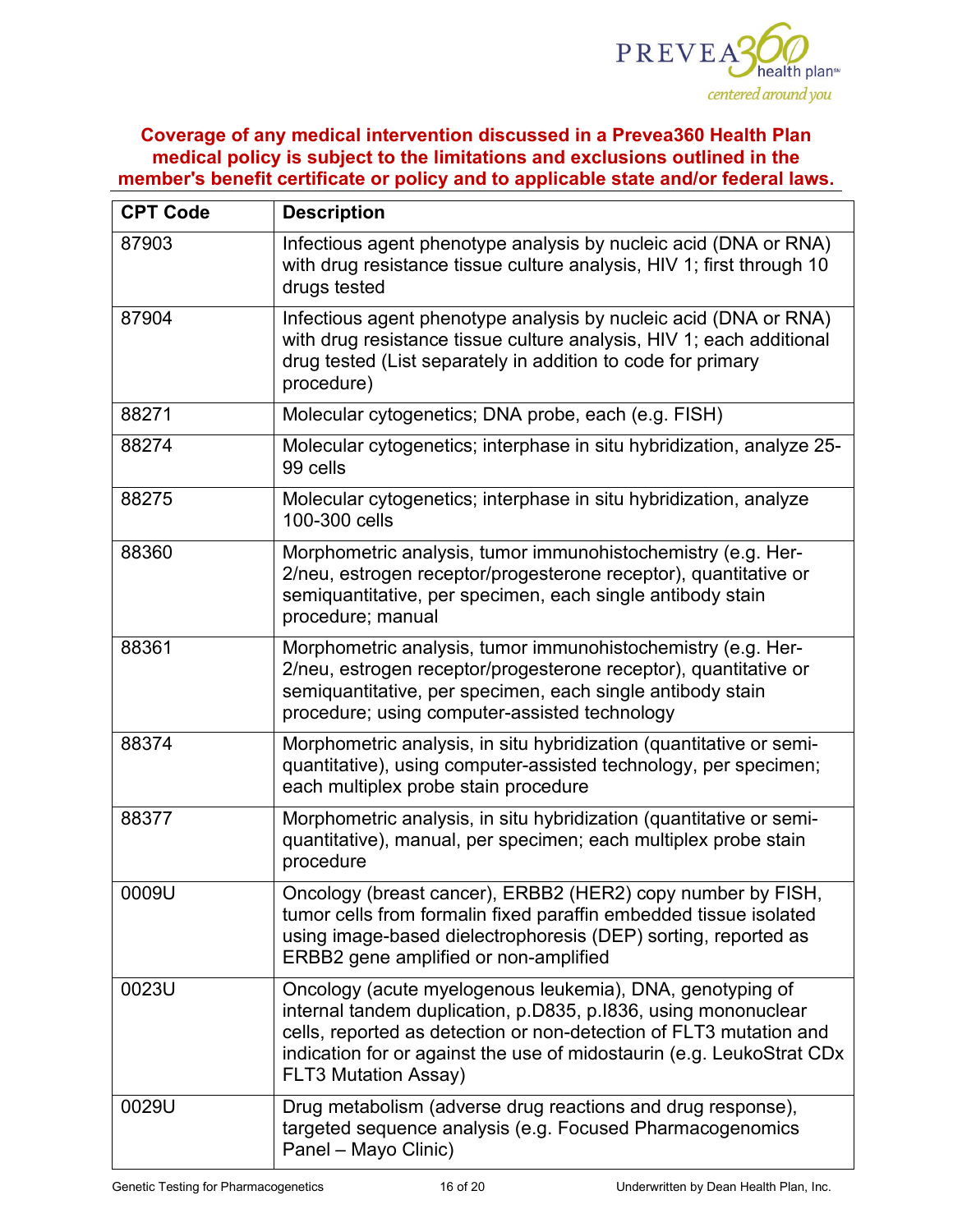

| <b>CPT Code</b> | <b>Description</b>                                                                                                                                                                                                                              |  |  |
|-----------------|-------------------------------------------------------------------------------------------------------------------------------------------------------------------------------------------------------------------------------------------------|--|--|
| 0030U           | Drug metabolism (warfarin drug response), targeted sequence<br>analysis (e.g. CYP2C9, CYP4F2, VKORC1, rs12777823) (e.g.<br>Warfarin Response Genotype)                                                                                          |  |  |
| 0031U           | Drug metabolism targeted sequence analysis (e.g. CYP1A2,<br>CYP2C19, CYP2C9, CYP2D6, CYP3A4, CYP3A5, CYP4F2,<br>SLCO1B1, VKORC1, and rs12777823                                                                                                 |  |  |
| 0032U           | COMT (drug metabolism) gene analysis                                                                                                                                                                                                            |  |  |
| 0033U           | HTR1A gene analysis (e.g. citalopram metabolism)                                                                                                                                                                                                |  |  |
| 0034U           | TPMT (thiopurine S-methyltransferase), NUDT15 (nudix<br>hydroxylase                                                                                                                                                                             |  |  |
| 0037U           | Targeted genomic sequence analysis, solid organ neoplasm, DNA<br>analysis of 324 genes, interrogation for sequence variants, gene<br>copy number amplifications, gene rearrangements, microsatellite<br>instability and tumor mutational burden |  |  |
| 0055U           | Cardiology (heart transplant), cell-free DNA, PCR assay of 96 DNA<br>target sequences (94 single nucleotide polymorphism targets and<br>two control targets), plasma                                                                            |  |  |
| 0070U           | CYP2D6 (cytochrome P450, family 2, subfamily D, polypeptide 6)<br>(e.g. drug metabolism) gene analysis, common and select rare<br>variants                                                                                                      |  |  |
| 0071U           | CYP2D6 (cytochrome P450, family 2, subfamily D, polypeptide 6)<br>(e.g. drug metabolism) gene analysis, full gene sequence                                                                                                                      |  |  |
| 0072U           | CYP2D6 (cytochrome P450, family 2, subfamily D, polypeptide 6)<br>(e.g. drug metabolism) gene analysis, targeted sequence analysis                                                                                                              |  |  |
| 0073U           | CYP2D6 (cytochrome P450, family 2, subfamily D, polypeptide 6)<br>(e.g. drug metabolism) gene analysis, targeted sequence analysis                                                                                                              |  |  |
| 0074U           | CYP2D6 (cytochrome P450, family 2, subfamily D, polypeptide 6)<br>(e.g., drug metabolism) gene analysis, targeted sequence analysis<br>(e.g. non-duplicated gene when duplication/multiplication is trans)                                      |  |  |
| 0075U           | CYP2D6 (cytochrome P450, family 2, subfamily D, polypeptide 6)<br>(e.g. drug metabolism) gene analysis, targeted sequence analysis<br>(e.g. 5' gene duplication/multiplication)                                                                 |  |  |
| 0076U           | CYP2D6 (cytochrome P450, family 2, subfamily D, polypeptide 6)<br>(e.g. drug metabolism) gene analysis, targeted sequence analysis<br>(e.g. 3' gene duplication/multiplication)                                                                 |  |  |
| 0078U           | Pain management (opioid-use disorder) genotyping panel, 16<br>common variants (buccal swab or other germline tissue sample,                                                                                                                     |  |  |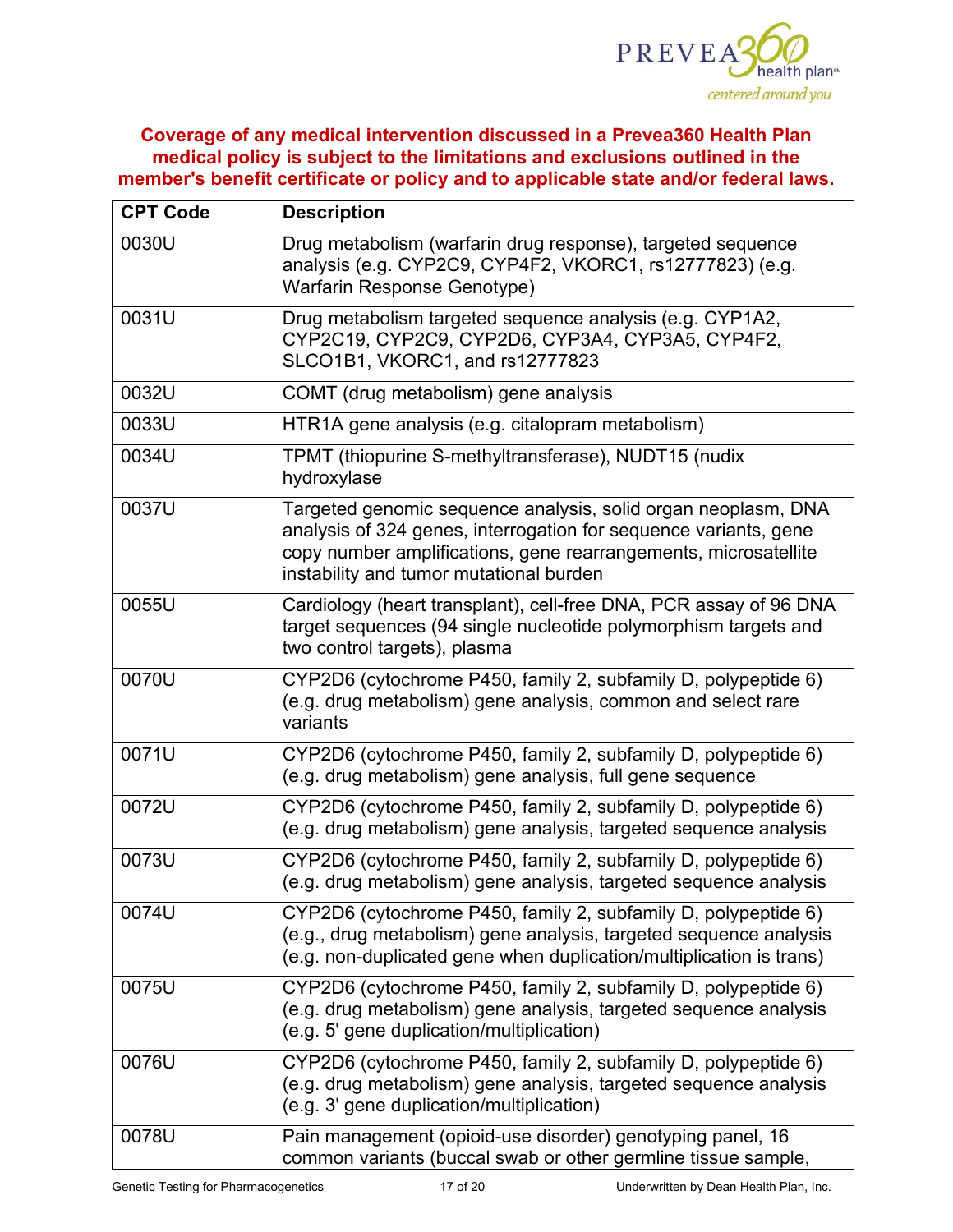

| <b>CPT Code</b> | <b>Description</b>                                                                                                                                                                                                                                                                              |  |  |
|-----------------|-------------------------------------------------------------------------------------------------------------------------------------------------------------------------------------------------------------------------------------------------------------------------------------------------|--|--|
|                 | algorithm reported as positive or negative risk of opioid-use disorder<br>(e.g. INFINITI Neural Response Panel)                                                                                                                                                                                 |  |  |
| 0079U           | Comparative DNA analysis using multiple selected single-nucleotide<br>polymorphisms (SNPs), urine and buccal DNA, for specimen<br>identity verification                                                                                                                                         |  |  |
| 0083U           | Oncology, response to chemotherapy drugs using motility contrast<br>tomography, fresh or frozen tissue, reported as likelihood of<br>sensitivity or resistance to drugs or drug combinations                                                                                                    |  |  |
| 0087U           | Cardiology (heart transplant), mRNA gene expression profiling by<br>microarray of 1283 genes, transplant biopsy tissue, allograft<br>rejection and injury algorithm reported as a probability score                                                                                             |  |  |
| 0110U           | Prescription drug monitoring, one or more oral oncology drug(s) and<br>substances, definitive tandem mass spectrometry with<br>chromatography, serum or plasma from capillary blood or venous<br>blood, quantitative report with steady-state range for the prescribed<br>drug(s) when detected |  |  |
| 0169U           | NUDT15 (nudix hydrolase 15) and TPMT (thiopurine S-<br>methyltransferase) (eg, drug metabolism) gene analysis, common<br>variants                                                                                                                                                               |  |  |
| 0173U           | Psychiatry (ie, depression, anxiety), genomic analysis panel,<br>includes variant analysis of 14 genes (e.g. Psych HealthPGx Panel)                                                                                                                                                             |  |  |
| 0175U           | Psychiatry (eg, depression, anxiety), genomic analysis panel,<br>variant analysis of 15 genes (e.g. Genomind Professional PGx<br>Express)                                                                                                                                                       |  |  |
| 0219U           | Infectious agent (human immunodeficiency virus), targeted viral<br>next-generation sequence analysis (ie, protease [PR], reverse<br>transcriptase [RT], integrase [INT]), algorithm reported as prediction<br>of antiviral drug susceptibility                                                  |  |  |
| 0248U           | Oncology (brain), spheroid cell culture in a 3D microenvironment,<br>12 drug panel, tumor-response prediction for each drug                                                                                                                                                                     |  |  |
|                 | (e.g. PredictGlioma)                                                                                                                                                                                                                                                                            |  |  |
| 0249U           | Oncology (breast), semiquantitative analysis of 32 phosphoproteins<br>and protein analytes, includes laser capture microdissection, with<br>algorithmic analysis and interpretative report (e.g. Theralink)                                                                                     |  |  |
| G9143           | Warfarin responsiveness testing by genetic technique using any<br>method                                                                                                                                                                                                                        |  |  |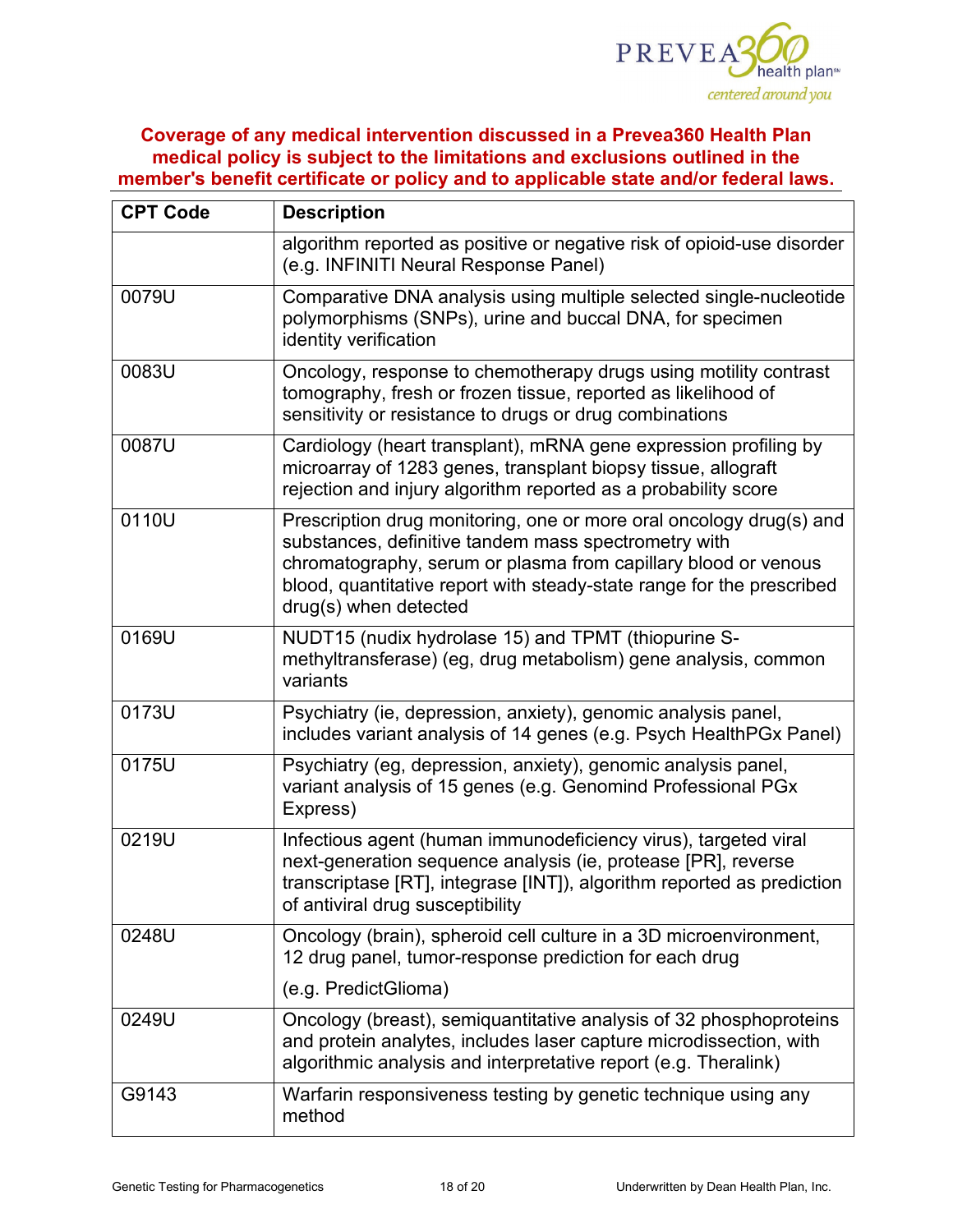

| CPT Code | <b>Description</b>                                                                         |
|----------|--------------------------------------------------------------------------------------------|
| S3722    | Dose optimization by area under the curve (auc) analysis, for<br>infusional 5-fluorouracil |

|                                    | <b>Committee/Source</b>                                                                                                                                                                                                                                                                                                                                                                                                                                                                                                                                                                                                                                                                                                                                                                                                                                                                                                                                                                                                                                                                                                                                                                                                                                                                                                                                                                                                                                        | Date(s)                                                                                                                                                                                                                                                                                                                                                                                                                                                                |
|------------------------------------|----------------------------------------------------------------------------------------------------------------------------------------------------------------------------------------------------------------------------------------------------------------------------------------------------------------------------------------------------------------------------------------------------------------------------------------------------------------------------------------------------------------------------------------------------------------------------------------------------------------------------------------------------------------------------------------------------------------------------------------------------------------------------------------------------------------------------------------------------------------------------------------------------------------------------------------------------------------------------------------------------------------------------------------------------------------------------------------------------------------------------------------------------------------------------------------------------------------------------------------------------------------------------------------------------------------------------------------------------------------------------------------------------------------------------------------------------------------|------------------------------------------------------------------------------------------------------------------------------------------------------------------------------------------------------------------------------------------------------------------------------------------------------------------------------------------------------------------------------------------------------------------------------------------------------------------------|
| <b>Document</b><br><b>Created:</b> | Medical Policy Committee/Quality and Care<br><b>Management Division</b>                                                                                                                                                                                                                                                                                                                                                                                                                                                                                                                                                                                                                                                                                                                                                                                                                                                                                                                                                                                                                                                                                                                                                                                                                                                                                                                                                                                        | April 3, 2017                                                                                                                                                                                                                                                                                                                                                                                                                                                          |
| <b>Revised:</b>                    | Medical Policy Committee/Quality and Care<br><b>Management Division</b><br>Medical Policy Committee/Quality and Care                                                                                                                                                                                                                                                                                                                                                                                                                                                                                                                                                                                                                                                                                                                                                                                                                                                                                                                                                                                                                                                                                                                                                                                                                                                                                                                                           | June 21, 2017                                                                                                                                                                                                                                                                                                                                                                                                                                                          |
|                                    | <b>Management Division</b><br><b>Medical Policy Committee/Health Services Division</b><br><b>Medical Policy Committee/Health Services Division</b><br><b>Medical Policy Committee/Health Services Division</b><br><b>Medical Policy Committee/Health Services Division</b><br><b>Medical Policy Committee/Health Services Division</b><br><b>Medical Policy Committee/Health Services Division</b><br><b>Medical Policy Committee/Health Services Division</b><br><b>Medical Policy Committee/Health Services Division</b><br><b>Medical Policy Committee/Health Services Division</b><br><b>Medical Policy Committee/Health Services Division</b><br><b>Medical Policy Committee/Health Services Division</b><br><b>Medical Policy Committee/Health Services Division</b><br><b>Medical Policy Committee/Health Services Division</b><br><b>Medical Policy Committee/Health Services Division</b><br><b>Medical Policy Committee/Health Services Division</b><br><b>Medical Policy Committee/Health Services Division</b><br><b>Medical Policy Committee/Health Services Division</b><br><b>Medical Policy Committee/Health Services Division</b><br><b>Medical Policy Committee/Health Services Division</b><br><b>Medical Policy Committee/Health Services Division</b><br><b>Medical Policy Committee/Health Services Division</b><br><b>Medical Policy Committee/Health Services Division</b><br><b>Medical Policy Committee/Health Services Division</b> | May 16, 2018<br>August 15, 2018<br>December 19, 2018<br>March 20, 2019<br>April 17, 2019<br>June 19, 2019<br>July 17, 2019<br>August 21, 2019<br>September 18, 2019<br>November 20, 2019<br>March 18, 2020<br>June 17, 2020<br>August 19, 2020<br>October 21, 2020<br>November 18, 2020<br>March 17, 2021<br>April 21, 2021<br>June 16, 2021<br>July 21, 2021<br>September 15, 2021<br>October 20, 2021<br><b>January 19, 2022</b><br>March 16, 2022<br>April 20, 2022 |
| <b>Reviewed:</b>                   | <b>Medical Policy Committee/Health Services Division</b><br>Medical Policy Committee/Quality and Care                                                                                                                                                                                                                                                                                                                                                                                                                                                                                                                                                                                                                                                                                                                                                                                                                                                                                                                                                                                                                                                                                                                                                                                                                                                                                                                                                          | May 18, 2022                                                                                                                                                                                                                                                                                                                                                                                                                                                           |
|                                    | <b>Management Division</b><br>Medical Policy Committee/Quality and Care<br><b>Management Division</b><br><b>Medical Policy Committee/Health Services Division</b><br><b>Medical Policy Committee/Health Services Division</b>                                                                                                                                                                                                                                                                                                                                                                                                                                                                                                                                                                                                                                                                                                                                                                                                                                                                                                                                                                                                                                                                                                                                                                                                                                  | June 21, 2017<br>May 16, 2018<br>August 15, 2018<br>December 19, 2018                                                                                                                                                                                                                                                                                                                                                                                                  |